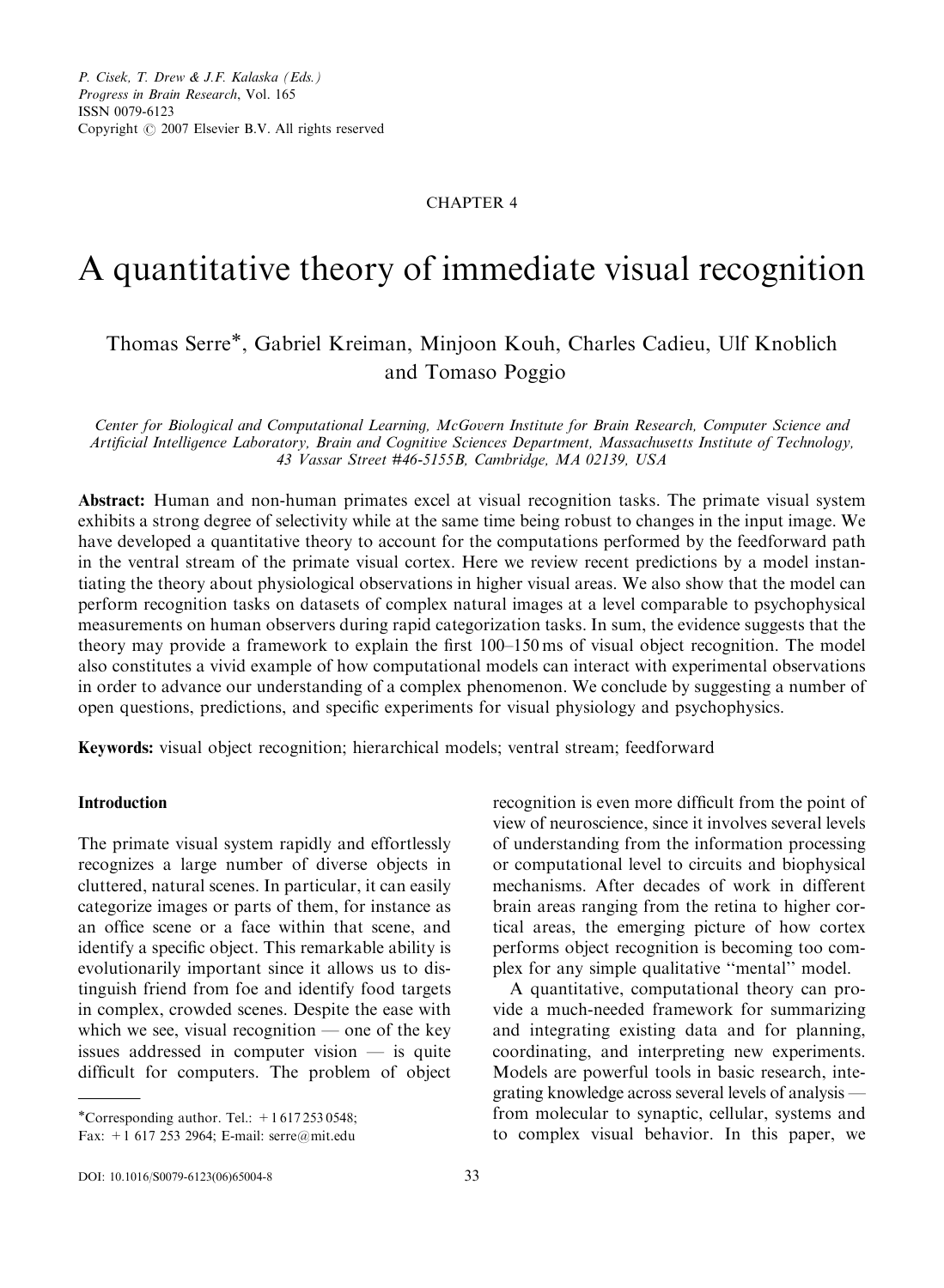describe a quantitative theory of object recognition in primate visual cortex that (1) bridges several levels of understanding from biophysics to physiology and behavior and (2) achieves human level performance in rapid recognition of complex natural images. The theory is restricted to the feedforward path of the ventral stream and therefore to the first 100–150 ms of visual recognition; it does not describe top-down influences, though it should be, in principle, capable of incorporating them.

In contrast to other models that address the computations in any one given brain area (such as primary visual cortex) or attempt to explain a particular phenomenon (such as contrast adaptation or a specific visual illusion), we describe here a large-scale neurobiological model that attempts to describe the basic processes across multiple brain areas. One of the initial key ideas in this and many other models of visual processing ([Fukushima,](#page-22-0) [1980;](#page-22-0) [Perrett and Oram, 1993](#page-23-0); [Mel, 1997;](#page-22-0) [Wallis](#page-23-0) [and Rolls, 1997;](#page-23-0) [Riesenhuber and Poggio, 1999\)](#page-23-0) come from the pioneering physiological studies and models of [Hubel and Wiesel \(1962\).](#page-22-0)

Following their work on striate cortex, they proposed a hierarchical model of cortical organization. They described a hierarchy of cells within the primary visual cortex: at the bottom of the hierarchy, the radially symmetric cells behave similarly to cells in the thalamus and respond best to small spots of light. Second, the simple cells which do not respond well to spots of light require barlike (or edge-like) stimuli at a particular orientation, position, and phase (i.e., white bar on a black background or dark bar on a white background). In turn, complex cells are also selective for bars at a particular orientation but they are insensitive to both the location and the phase of the bar within their receptive fields. At the top of the hierarchy, hypercomplex cells not only respond to bars in a position and phase invariant way like complex cells, but also are selective for bars of a particular length (beyond a certain length their response starts to decrease). Hubel and Wiesel suggested that such increasingly complex and invariant object representations could be progressively built by integrating convergent inputs from lower levels. For instance, position invariance at the complex cell level could be obtained by pooling over simple cells at the same preferred orientation but at slightly different positions. The main contribution from this and other models of visual processing [\(Fukushima, 1980](#page-22-0); [Perrett and Oram, 1993](#page-23-0); [Mel,](#page-22-0) [1997](#page-22-0); [Wallis and Rolls, 1997](#page-23-0); [Riesenhuber and](#page-23-0) [Poggio, 1999](#page-23-0)) has been to extend the notion of hierarchy beyond V1 to extrastriate areas and show how this can explain the tuning properties of neurons in higher areas of the ventral stream of the visual cortex.

A number of biologically inspired algorithms have been described ([Fukushima, 1980;](#page-22-0) [LeCun](#page-22-0) [et al., 1998](#page-22-0); [Ullman et al., 2002](#page-23-0); [Wersing and](#page-23-0) [Koerner, 2003\)](#page-23-0), i.e., systems which are only qualitatively constrained by the anatomy and physiology of the visual cortex. However, there have been very few neurobiologically plausible models [\(Olshausen et al., 1993;](#page-23-0) [Perrett and Oram, 1993;](#page-23-0) [Mel, 1997;](#page-22-0) [Wallis and Rolls, 1997;](#page-23-0) [Riesenhuber](#page-23-0) [and Poggio, 1999;](#page-23-0) [Thorpe, 2002](#page-23-0); [Amit and](#page-21-0) [Mascaro, 2003](#page-21-0)) that try to address a generic, high-level computational function such as object recognition by summarizing and integrating a large body of data from different levels of understanding. What should a general theory of biological object recognition be able to explain? It should be constrained to match data from anatomy and physiology at different stages of the ventral stream as well as human performance in complex visual tasks such as object recognition. The theory we propose may well be incorrect. Yet it represents a set of claims and ideas that deserve to be either falsified or further developed and refined.

The scope of the current theory is limited to ''immediate recognition,'' i.e., to the first 100–150 ms of the flow of information in the ventral stream. This is behaviorally equivalent to considering "rapid categorization" tasks for which presentation times are fast and back-projections are likely to be inactive [\(Lamme and Roelfsema,](#page-22-0) [2000](#page-22-0)). For such tasks, presentation times do not allow sufficient time for eye movements or shifts of attention [\(Potter, 1975](#page-23-0)). Furthermore, EEG studies ([Thorpe et al., 1996\)](#page-23-0) provide evidence that the human visual system is able to solve an object detection task — determining whether a natural scene contains an animal or not — within 150 ms.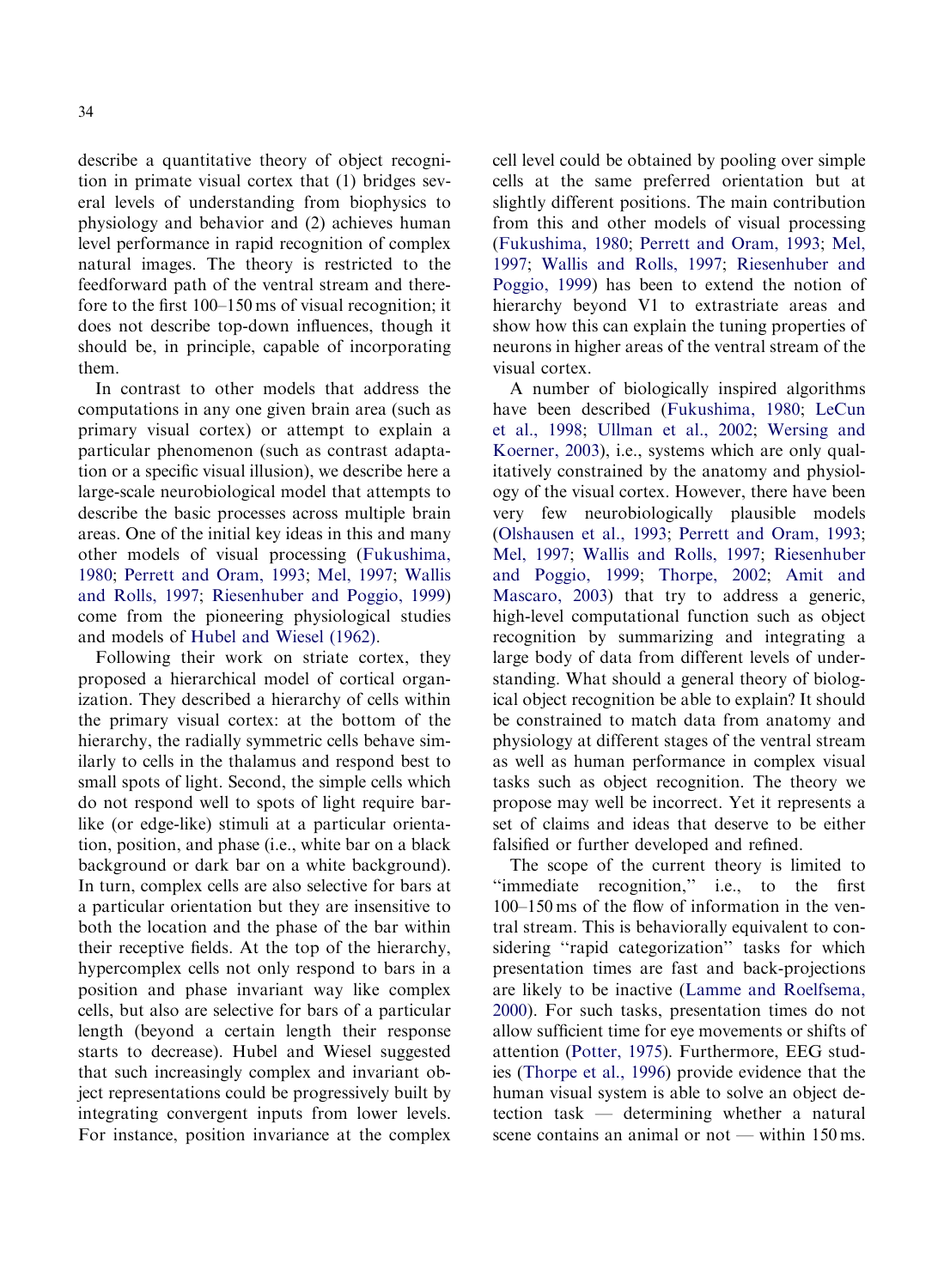Extensive evidence shows that the responses of inferior temporal (IT) cortex neurons begin 80–100 ms after onset of the visual stimulus [\(Perrett et al., 1992\)](#page-23-0). Furthermore, the neural responses at the IT level are tuned to the stimulus essentially from response onset ([Keysers et al.,](#page-22-0) [2001\)](#page-22-0). Recent data ([Hung et al., 2005](#page-22-0)) show that the activity of small neuronal populations in IT  $(\sim 100$  randomly selected cells) over very short time intervals from response onset (as small as 12.5 ms) contains surprisingly accurate and robust information supporting visual object categorization and identification tasks. Finally, rapid detection tasks, e.g., animal vs. non-animal ([Thorpe](#page-23-0) [et al., 1996](#page-23-0)), can be carried out without top-down attention ([Li et al., 2002](#page-22-0)). We emphasize that none of these rules out the use of local feedback which is in fact used by the circuits we propose for the two main operations postulated by the theory (see section on ''A quantitative framework for the ventral stream'') — but suggests a hierarchical forward architecture as the core architecture underlying ''immediate recognition.''

We start by presenting the theory in section ''A quantitative framework for the ventral stream:'' we describe the architecture of a model implementing the theory, its two key operations, and its learning stages. We briefly review the evidence about the agreement of the model with single cell recordings in visual cortical areas (V1, V2, V4) and describe in more detail how the final output of the model compares to the responses in IT cortex during a decoding task that attempts to identify or categorize objects (section on ''Comparison with physiological observations''). In section ''Performance on natural images,'' we further extend the approach to natural images and show that the model performs surprisingly well in complex recognition tasks and is competitive with some of the best computer vision systems. As an ultimate and more stringent test of the theory, we show that the model predicts the level of performance of human observers on a rapid categorization task. The final section discusses the state of the theory, its limitations, a number of open questions including critical experiments, and its extension to include top-down effects and cortical back-projections.

#### A quantitative framework for the ventral stream

#### Organization of the ventral stream of visual cortex

Object recognition in cortex is thought to be mediated by the ventral visual pathway ([Ungerleider](#page-23-0) [and Haxby, 1994](#page-23-0)). Information from the retina is conveyed to the lateral geniculate nucleus in the thalamus and then to primary visual cortex, V1. Area V1 projects to visual areas V2 and V4, and V4 in turn projects to IT, which is the last exclusively visual area along the ventral stream [\(Felleman and van Essen, 1991\)](#page-22-0). Based on physiological and lesion experiments in monkeys, IT has been postulated to play a central role in object recognition ([Schwartz et al., 1983\)](#page-23-0). It is also a major source of input to prefrontal cortex (PFC) that is involved in linking perception to memory and action [\(Miller, 2000\)](#page-22-0).

Neurons along the ventral stream ([Perrett and](#page-23-0) [Oram, 1993;](#page-23-0) [Logothetis and Sheinberg, 1996;](#page-22-0) [Tanaka, 1996](#page-23-0)) show an increase in receptive field size as well as in the complexity of their preferred stimuli ([Kobatake and Tanaka, 1994](#page-22-0)). [Hubel and](#page-22-0) [Wiesel \(1962\)](#page-22-0) first described simple cells in V1 with small receptive fields that respond preferentially to oriented bars. At the top of the ventral stream, IT cells are tuned to complex stimuli such as faces and other objects [\(Gross et al., 1972;](#page-22-0) [Desimone et al.,](#page-22-0) [1984](#page-22-0); [Perrett et al., 1992\)](#page-23-0).

A hallmark of the cells in IT is the robustness of their firing over stimulus transformations such as scale and position changes ([Perrett and Oram, 1993;](#page-23-0) [Logothetis et al., 1995](#page-22-0); [Logothetis and Sheinberg,](#page-22-0) [1996;](#page-22-0) [Tanaka, 1996](#page-23-0)). In addition, as other studies have shown, most neurons show specificity for a certain object view or lighting condition [\(Hietanen](#page-22-0) [et al., 1992;](#page-22-0) [Perrett and Oram, 1993;](#page-23-0) [Logothetis](#page-22-0) [et al., 1995;](#page-22-0) [Booth and Rolls, 1998](#page-22-0)) while other neurons are view-invariant and in agreement with earlier predictions [\(Poggio and Edelman, 1990](#page-23-0)). Whereas view-invariant recognition requires visual experience of the specific novel object, significant position and scale invariance seems to be immediately present in the view-tuned neurons [\(Logothetis](#page-22-0) [et al., 1995\)](#page-22-0) without the need of visual experience for views of the specific object at different positions and scales (see also [Hung et al., 2005](#page-22-0)).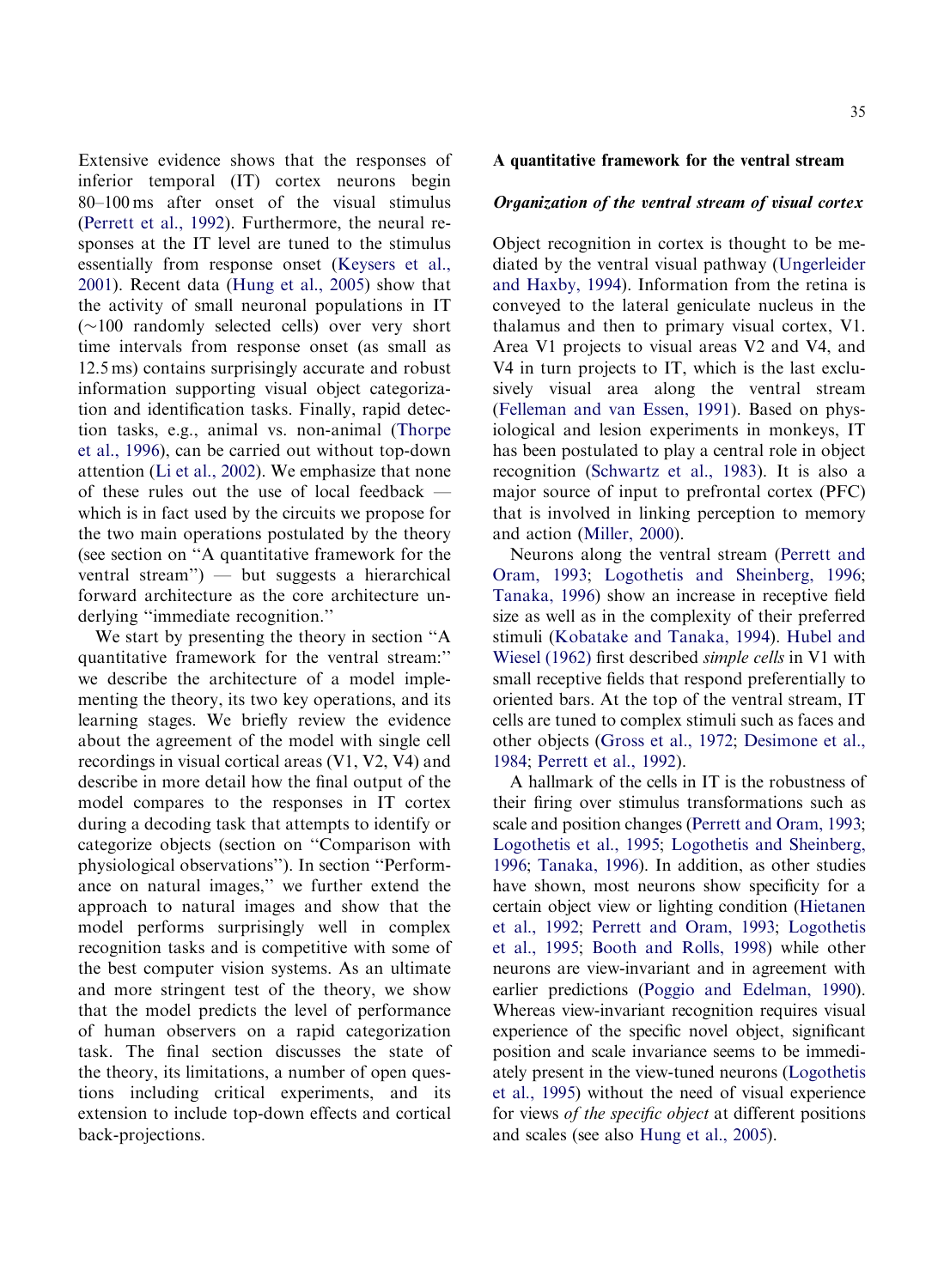In summary, the accumulated evidence points to four, mostly accepted, properties of the feedforward path of the ventral stream architecture: (a) a hierarchical build-up of invariances first to position and scale and then to viewpoint and other transformations; (b) an increasing selectivity, originating from inputs from previous layers and areas, with a parallel increase in both the size of the receptive fields and in the complexity of the optimal stimulus; (c) a basic feedforward processing of information (for ''immediate recognition'' tasks); and (d) plasticity and learning probably at all stages with a time scale that decreases from V1 to IT and PFC.

#### Architecture and model implementation

The physiological data summarized in the previous section, together with computational considerations on image invariances, lead to a theory that summarizes and extends several previously existing neurobiological models ([Hubel and Wiesel, 1962](#page-22-0); [Poggio and Edelman, 1990](#page-23-0); [Perrett and Oram,](#page-23-0) [1993;](#page-23-0) [Mel, 1997](#page-22-0); [Wallis and Rolls, 1997;](#page-23-0) [Riesen](#page-23-0)[huber and Poggio, 1999](#page-23-0)) and biologically motivated computer vision approaches ([Fukushima,](#page-22-0) [1980;](#page-22-0) [LeCun et al., 1998](#page-22-0); [Ullman et al., 2002\)](#page-23-0). The theory maintains that: One of the main functions of the ventral stream pathway is to achieve an exquisite trade-off between selectivity and invariance at the level of shape-tuned and invariant cells in IT from which many recognition tasks can be readily accomplished; the key computational issue in object recognition is to be able to finely discriminate between different objects and object classes while at the same time being tolerant to object transformations such as scaling, translation, illumination, viewpoint changes, changes in context and clutter, non-rigid transformations (such as a change of facial expression) and, for the case of categorization, also to shape variations within a class.

The underlying architecture is hierarchical, with a series of stages that gradually increase invariance to object transformations and tuning to more specific and complex features.

There exist at least two main functional types of units, simple and complex, which represent the result of two main operations to achieve selectivity  $(S \text{ layer})$  and invariance  $(C \text{ layer})$ . The two corresponding operations are a (bell-shaped) Gaussianlike TUNING of the simple units and a MAX-like operation for invariance to position, scale, and clutter (to a certain degree) of the complex units.

#### Two basic operations for selectivity and invariance

The *simple S* units perform a TUNING operation over their afferents to build object-selectivity. The S units receive convergent inputs from retinotopically organized units tuned to different preferred stimuli and combine these subunits with a bellshaped tuning function, thus increasing object selectivity and the complexity of the preferred stimulus. Neurons with a Gaussian-like bellshaped tuning are prevalent across cortex. For instance, simple cells in V1 exhibit a Gaussian tuning around their preferred orientation; cells in AIT are typically tuned around a particular view of their preferred object. From the computational point of view, Gaussian-like tuning profiles may be the key in the generalization ability of the cortex. Indeed, networks that combine the activity of several units tuned with a Gaussian profile to different training examples have proved to be a powerful learning scheme [\(Poggio and Edelman, 1990\)](#page-23-0).

The *complex C* units perform a MAX-like operation over their afferents to gain invariance to several object transformations. The complex C units receive convergent inputs from retinotopically organized S units tuned to the same preferred stimulus but at slightly different positions and scales and combine these subunits with a MAX-like operation, thereby introducing tolerance to scale and translation. The existence of a MAX operation in visual cortex was proposed by [Riesenhuber and](#page-23-0) [Poggio \(1999\)](#page-23-0) from theoretical arguments [and limited experimental evidence [\(Sato, 1989\)](#page-23-0)] and was later supported experimentally in both V4 ([Gawne](#page-22-0) [and Martin, 2002](#page-22-0)) and V1 at the complex cell level [\(Lampl et al., 2004](#page-22-0)).

A gradual increase in both selectivity and invariance, to 2D transformations, as observed along the ventral stream and as obtained in the model by interleaving the two key operations, is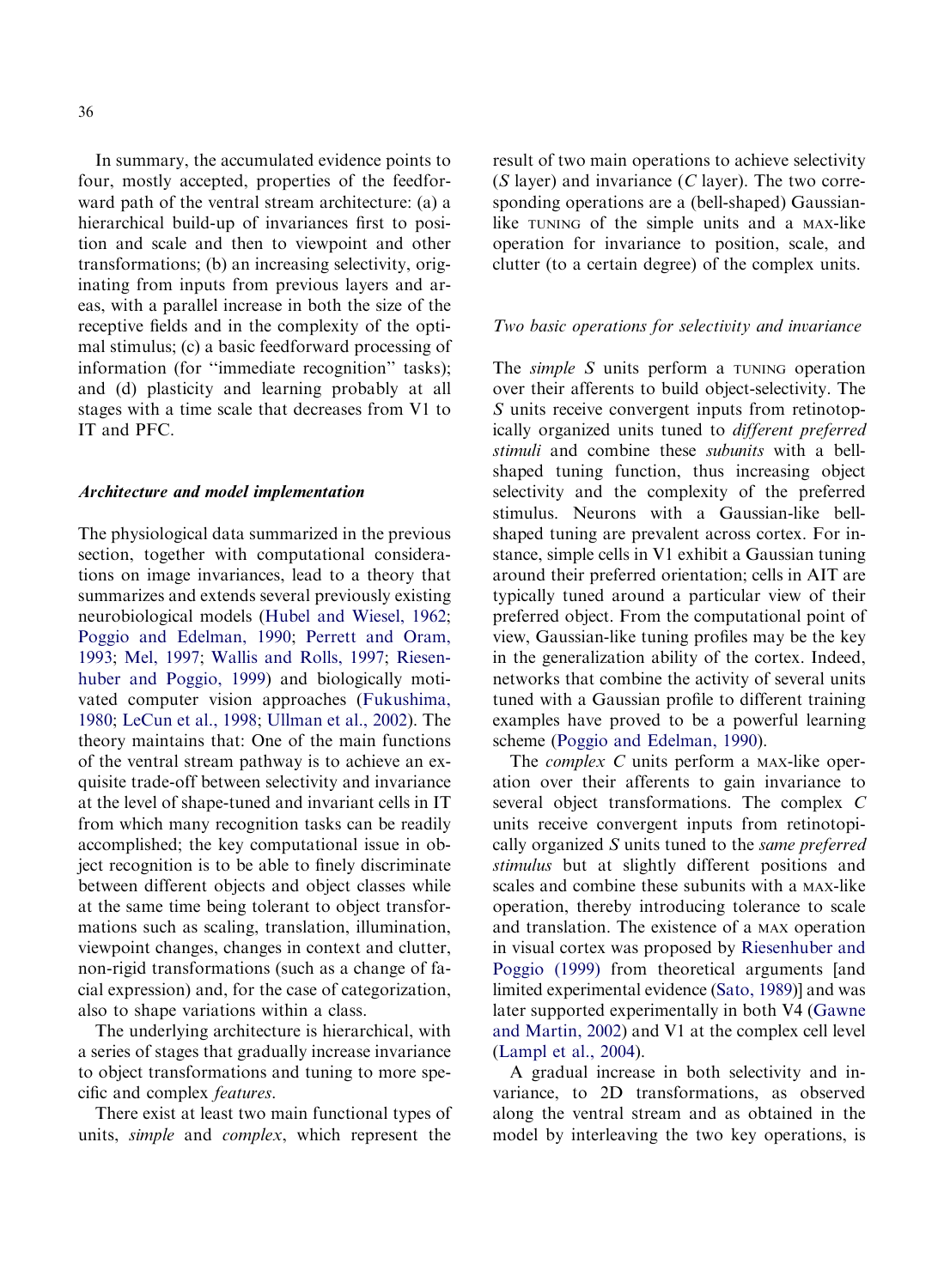critical for avoiding both a combinatorial explosion in the number of units and the binding problem between features. Below we shortly give idealized mathematical expressions for the operations.

Idealized mathematical descriptions of the two *operations*: In the following, we denote by  $\nu$  the response of a unit (simple or complex). The set of inputs to the cell (i.e., pre-synaptic units) are denoted with subscripts  $j = 1, \ldots, N$ . When presented with a pattern of activity  $\mathbf{x} = (x_1, \dots, x_N)$  as input, an idealized and static description of a complex unit response  $\nu$  is given by:

$$
y = \max_{j=1, ..., N} x_j
$$
 (1)

As mentioned above, for a complex cell, the inputs  $x_i$  are retinotopically organized (selected from an  $m \times m$  grid of afferents with the same selectivity). For instance, in the case of a V1-like complex cell tuned to a horizontal bar, all input subunits are tuned to a horizontal bar but at slightly different positions and scales. Similarly, an idealized description of a simple unit response is given by:

$$
y = exp\left(-\frac{1}{2\sigma^2} \sum_{j=1}^{N} (w_j - x_j)^2\right)
$$
 (2)

 $\sigma$  defines the sharpness of the TUNING of the unit around its preferred stimulus corresponding to the synaptic strengths  $\mathbf{w} = (w_1, \dots, w_N)$ . As for complex cells, the subunits of the simple cells are also retinotopically organized (selected from an  $m \times m$ grid of possible afferents). In contrast with complex cells, the subunits of a simple cell have different selectivities to increase the complexity of the preferred stimulus. For instance, for the  $S_2$  units, the subunits are V1-like complex cells at different preferred orientations. The response of a simple unit is maximal when the current pattern of input x matches exactly the synaptic weights w (for instance the frontal view of a face) and decreases with a bell-shaped profile as the pattern of input becomes more dissimilar (e.g., for IT-like facetuned units, as the face is rotated away from the preferred view).

Both of these mathematical descriptions are only meant to describe the response behavior of cells at a phenomenological level. Plausible biophysical circuits for the TUNING and MAX operations have been proposed based on feedforward and/or feedback shunting inhibition combined with normalization [see [Serre et al. \(2005\)](#page-23-0) and references therein].

## Building a dictionary of shape-components from V1 to IT

The overall architecture is sketched in [Fig. 1](#page-5-0) and reflects the general organization of the visual cortex in a series of layers from V1 to IT and PFC. Colors encode the tentative correspondences between the functional primitives of the theory (right) and the structural primitives of the ventral stream in the primate visual system (modified from Gross (1998) (left, modified from [Gross, 1998](#page-22-0)). Below we give a brief description of a model instantiating the theory. The reader should refer to [Serre \(2006\)](#page-23-0) for a more complete description of the architecture and detailed parameter values.

The first stage of simple units  $(S_1)$ , corresponding to the classical simple cells of Hubel and Wiesel, represents the result of the first tuning operation. Each  $S_1$  cell is tuned in a Gaussian-like way to a bar (a gabor) of one of four possible orientations. Each of the complex units in the second layer  $(C_1)$ , corresponding to the classical complex cells of Hubel and Wiesel, receives, within a neighborhood, the outputs of a group of simple units in the first layer at slightly different positions and sizes but with the same preferred orientation. The operation is a nonlinear MAX-like operation [see Eq. (1)] that increases invariance to local changes in position and scale while maintaining feature specificity.

At the next simple cell layer  $(S_2)$ , the units pool the activities of several complex units  $(C_1)$  with weights dictated by the unsupervised learning stage (see below), yielding selectivity to more complex patterns such as combinations of oriented lines. Simple units in higher layers  $(S_3 \text{ and } S_4)$ combine more and more complex features with a Gaussian tuning function [see Eq. (2)], while the complex units  $(C_2 \text{ and } C_3)$  pool their afferents through a MAX-like function [see Eq. (1)], providing increasing invariance to position and scale.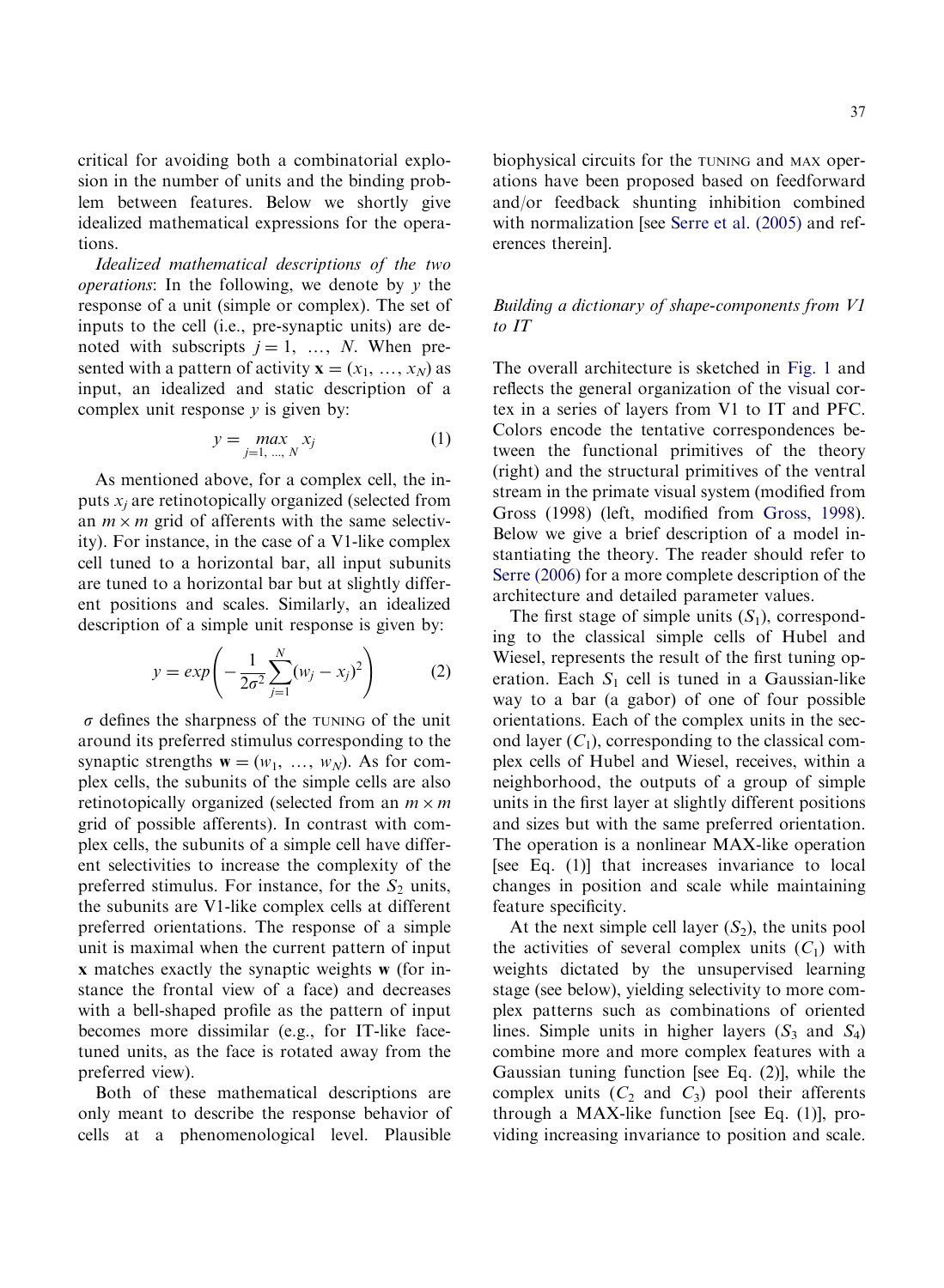<span id="page-5-0"></span>

Fig. 1. Tentative mapping between structural primitives of the ventral stream in the primate visual system (modified from Gross (1998)) (left) and functional primitives of the theory. The model, which is feedforward (apart from local recurrent circuits), attempts to describe the initial stage of visual processing and immediate recognition, corresponding to the output of the top of the hierarchy and to the first 150 ms in visual recognition. Colors encode the tentative correspondences between model layers and brain areas. Stages of simple cells with Gaussian-like tuning (bold circles and arrows), which provide generalization [\(Poggio and Bizzi, 2004\)](#page-23-0), are interleaved with layers of complex units (dashed circles and arrows), which perform a MAX-like operation on their inputs and provide invariance to position and scale (pooling over scales is not shown in the figure). Both operations may be performed by the same local recurrent circuits of lateral inhibition (see text). It is important to point out that the hierarchy is probably not as strict as depicted here. In addition there may be cells with relatively complex receptive fields already in V1. The main route from the feedforward ventral pathway is denoted with black arrows while the bypass route [\(Nakamura et al., 1993\)](#page-23-0) is denoted with green arrows. Learning in the simple unit layers from V2/V4 up to IT (including the  $S_4$  view-tuned units) is assumed to be stimulus-driven. It only depends on task-independent visual experience-dependent tuning of the units. Supervised learning occurs at the level of the circuits in PFC (two sets of possible circuits for two of the many different recognition tasks — identification and categorization — are indicated in the figure at the level of PFC). (Adapted with permission from [Serre et al., 2007a](#page-23-0), Fig. 1.)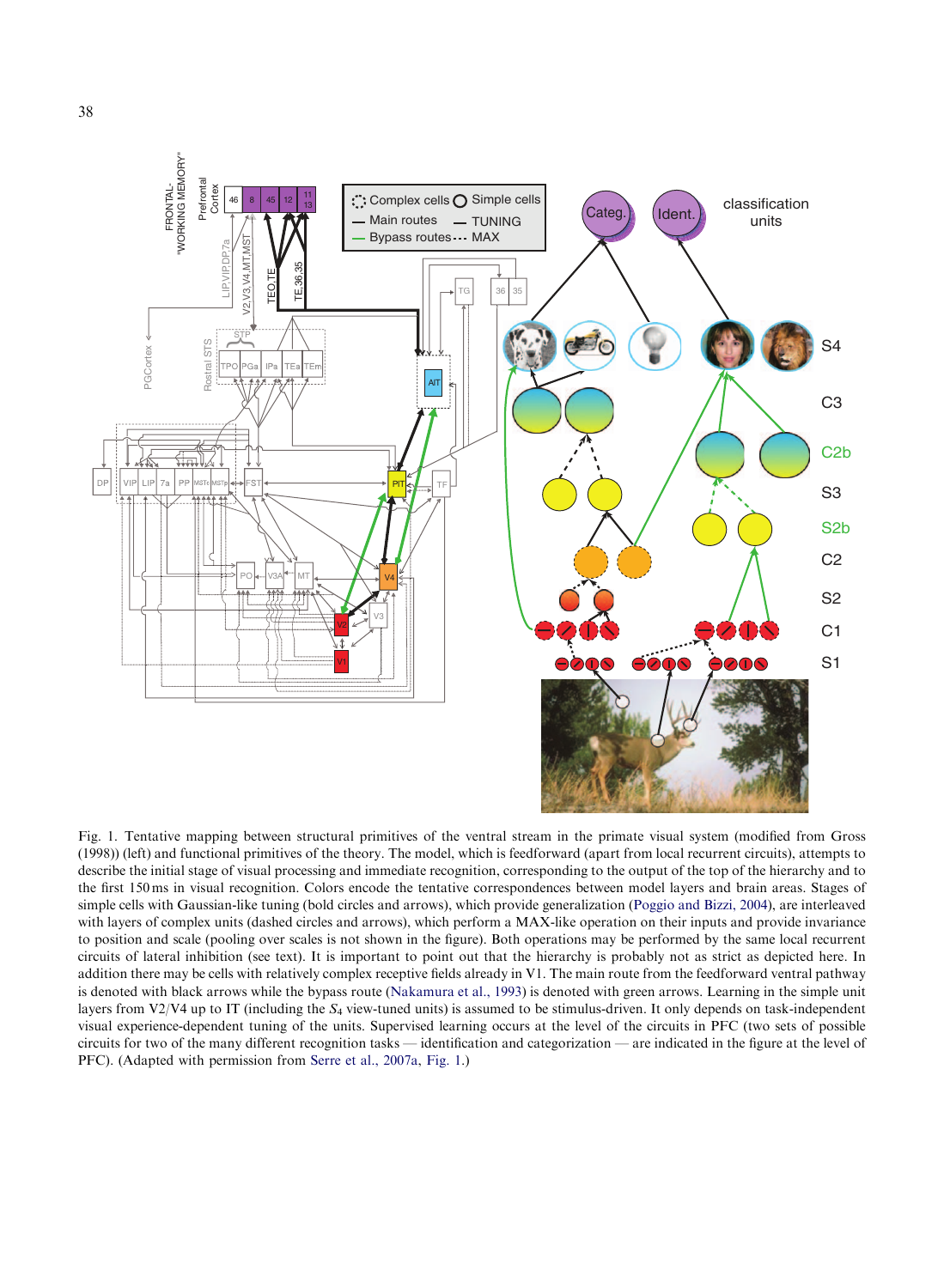In the model, the two layers alternate (see [Riesenhuber and Poggio, 1999](#page-23-0)). Besides the main route that follows stages along the hierarchy of the ventral stream step-by-step, there are several routes which bypass some of the stages, e.g., direct projections from V2 to posterior IT (bypassing V4) and from V4 to anterior IT (bypassing posterior IT cortex). In the model, such bypass routes correspond, for instance, to the projections from the  $C_1$  layer to the  $S_{2b}$  and then  $C_{2b}$  layers. Altogether the various layers in the architecture from V1 to  $IT$  — create a large and redundant dictionary of features with different degrees of selectivity and invariance.

Although the present implementation follows the hierarchy of [Fig. 1](#page-5-0), the ventral stream's hierarchy may not be as strict. For instance there may be units with relatively complex receptive fields already in V1 [\(Mahon and DeValois, 2001;](#page-22-0) [Victor](#page-23-0) [et al., 2006\)](#page-23-0). A mixture of cells with various levels of selectivity has also commonly been reported in V2, V4, and IT [\(Tanaka, 1996;](#page-23-0) Hegdé [and van](#page-22-0) [Essen, 2007](#page-22-0)). In addition, it is likely that the same stimulus-driven learning mechanisms implemented for the  $S_2$  units and above operate also at the level of the  $S_1$  units. This may generate  $S_1$  units with TUNING not only for oriented bars but also for more complex patterns (e.g., corners), corresponding to the combination of LGN-like, center-surround subunits in specific geometrical arrangements. Indeed it may be advantageous for circuits in later stages (e.g., task-specific circuits in PFC) to have access not only to the highly invariant and selective units of AIT but also to less invariant and simpler units such as those in V2 and V4. Fine orientation discrimination tasks, for instance, may require information from lower levels of the hierarchy such as V1. There might also be high level recognition tasks that benefit from less invariant representations.

## Learning

Unsupervised developmental-like learning from V1 to IT: Various lines of evidence suggest that visual experience, both during and after development, together with genetic factors, determine the connectivity and functional properties of cells in cortex. In this work, we assume that learning plays a key role in determining the wiring and the synaptic weights for the model units. We suggest that the TUNING properties of simple units at various levels in the hierarchy correspond to learning combinations of features that appear most frequently in natural images. This is roughly equivalent to learning a dictionary of image patterns that appear with high probability. The wiring of the S layers depends on learning correlations of features in the image that are present at the same time (i.e., for  $S_1$  units, the bar-like arrangements of LGN inputs, for  $S_2$  units, more complex arrangements of bar-like subunits, etc.).

The wiring of complex cells, on the other hand, may reflect learning from visual experience to associate frequent transformations in time, such as translation and scale, of specific complex features coded by simple cells. The wiring of the C layers could reflect learning correlations across time: e.g., at the  $C_1$  level, learning that afferent  $S_1$  units with the same orientation and neighboring locations should be wired together because such a pattern often changes smoothly in time (under translation) (Földiák, 1991). Thus, learning at the S and C levels involves learning correlations present in the visual world. At present it is still unclear whether these two types of learning require different types of synaptic learning rules or not.

In the present model we have only implemented learning at the level of the S units (beyond  $S_1$ ). Connectivity at the C level was hardwired based on physiology data. The goal of this learning stage is to determine the selectivity of the S units, i.e., set the weight vector  $\bf{w}$  (see Eq. (2)) of the units in layers  $S_2$  and higher. More precisely, the goal is to define the basic types of units in each of the S layers, which constitute a dictionary of shapecomponents that reflect the statistics of natural images. This assumption follows the notion that the visual system, through visual experience and evolution, may be adapted to the statistics of its natural environment [\(Barlow, 1961](#page-21-0)). Details about the learning rule can be found in [\(Serre, 2006](#page-23-0)).

Supervised learning of the task-specific circuits from IT to PFC: For a given task, we assume that a particular program or routine is set up somewhere beyond IT (possibly in PFC ([Freedman](#page-22-0)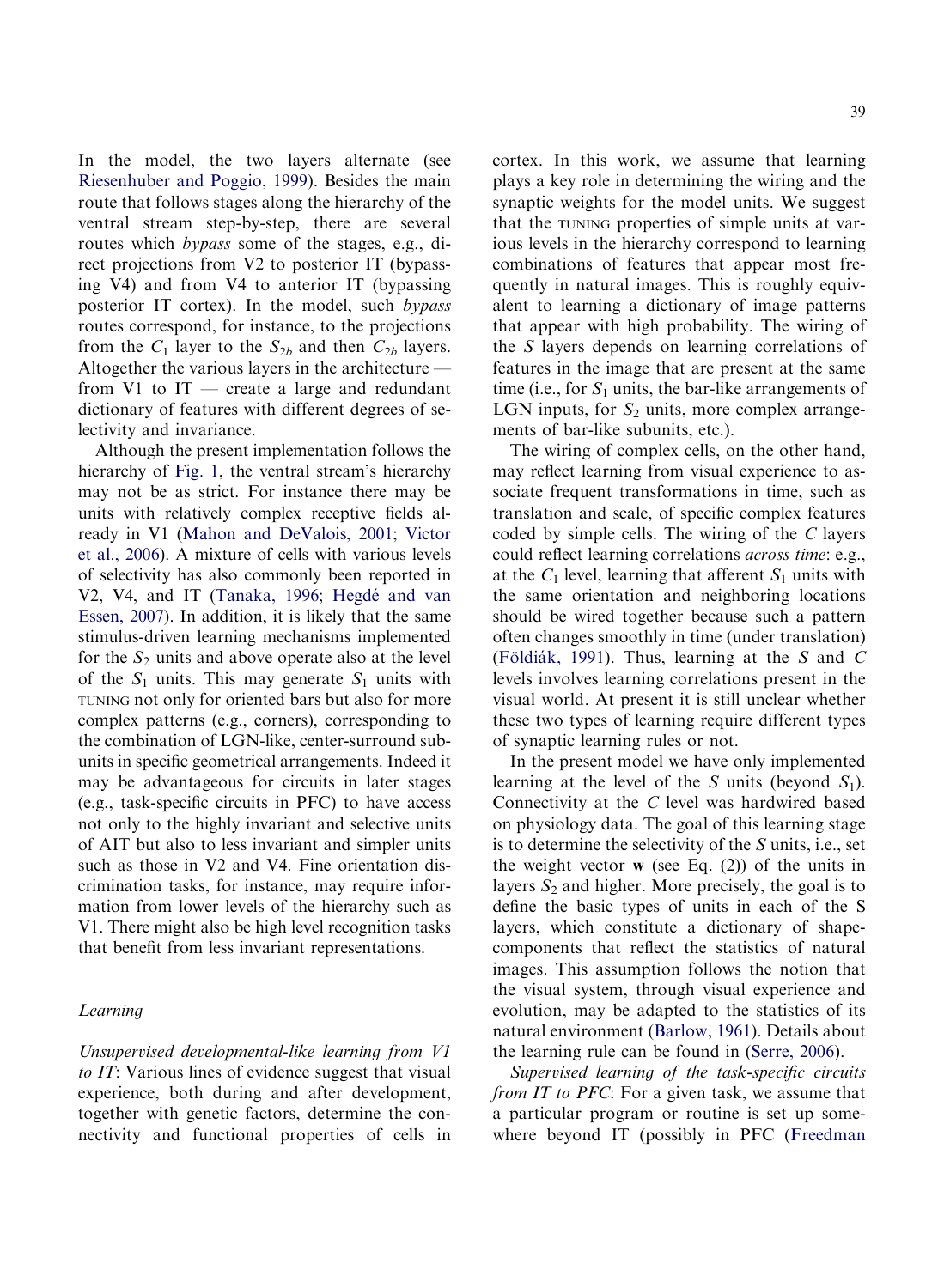[et al., 2002;](#page-22-0) [Hung et al., 2005\)](#page-22-0), but the exact locus may depend on the task). In a passive state (no specific visual task is set) there may be a default routine running (perhaps the routine: what is out there?). Here we think of a particular classification routine as a particular PFC-like unit that combines the activity of a few hundred  $S_4$  units tuned to produce a high response to examples of the target object and low responses to distractors. While learning in the S layers is stimulus-driven, the PFC-like classification units are trained in a supervised way. The concept of a classifier that takes its inputs from a few broadly tuned examplebased units is a learning scheme that is closely related to Radial Basis Function (RBF) networks [\(Poggio and Edelman, 1990\)](#page-23-0), which are among the most powerful classifiers in terms of generalization ability. Computer simulations have shown the plausibility of this scheme for visual recognition and its quantitative consistency with many data from physiology and psychophysics ([Poggio and](#page-23-0) [Bizzi, 2004\)](#page-23-0).

In the model, the response of a PFC-like *clas*sification unit with input weights  ${\bf c} = (c_1, \ldots, c_n)$  is given by:

$$
f(\mathbf{x}) = \sum_{i} c_i K(\mathbf{x}^i, \mathbf{x})
$$
  
where  $K(\mathbf{x}^i, \mathbf{x}) = exp\left(-\frac{1}{2\sigma^2} \sum_{j=1}^n (x_j^i - x_j)^2\right)$  (3)

 $K(\mathbf{x}^i, \mathbf{x})$  characterizes the activity of the  $i^{\text{th}} S_4$  unit, tuned to the training example  $x^i$ , in response to the input image x and was obtained by replacing the weight vector w in Eq. (2) by the training example  $x^i$  (i.e.,  $w = x^i$ ). The superscript *i* indicates the index of the image in the training set and the subscript *i* indicates the index of the pre-synaptic unit. Supervised learning at this stage involves adjusting the synaptic weights c to minimize the overall classification error on the training set (see [Serre,](#page-23-0) [2006\)](#page-23-0).

#### Comparison with physiological observations

The quantitative implementation of the model, as described in the previous section, allows for direct

comparisons between the responses of units in the model and electrophysiological recordings from neurons in the visual cortex. Here we illustrate this approach by directly comparing the model against recordings from the macaque monkey area V4 and IT cortex while the animal was passively viewing complex images.

## Comparison of model units with physiological recordings in the ventral visual cortex

The model includes several layers that are meant to mimic visual areas V1, V2, V4, and IT cortex [\(Fig. 1\)](#page-5-0). We directly compared the responses of the model units against electrophysiological recordings obtained throughout all these visual areas. The model is able to account for many physiological observations in early visual areas. For instance, at the level of V1, model units agree with the tuning properties of cortical cells in terms of frequency and orientation bandwidth, as well as peak frequency selectivity and receptive field sizes (see [Serre and Riesenhuber, 2004](#page-23-0)). Also in V1, we observe that model units in the  $C_1$  layer can explain responses of a subpopulation of complex cells obtained upon presenting two oriented bars within the receptive field [\(Lampl et al., 2004](#page-22-0)). At the level of V4, model  $C_2$  units exhibit tuning for complex gratings (based on the recordings from [Gallant et al., 1996\)](#page-22-0), and curvature (based on [Pasupathy and Connor, 2001\)](#page-23-0), as well as interactions of multiple dots (based on [Freiwald et al.,](#page-22-0) [2005](#page-22-0)) or the simultaneous presentation of two-bar stimuli [based on [Reynolds et al. \(1999\),](#page-23-0) see [Serre](#page-23-0) [et al. \(2005\)](#page-23-0) for details].

Here we focus on one comparison between  $C_2$ units and the responses of V4 cells. [Figure 2](#page-8-0) shows the side-by-side comparison between a population of model  $C_2$  units and V4 cell responses to the presentation of one-bar and two-bar stimuli. As in [\(Reynolds et al., 1999\)](#page-23-0) model units were presented with either (1) a *reference* stimulus alone (an oriented bar at position 1, see [Fig. 2A\)](#page-8-0), (2) a probe stimulus alone (an oriented bar at position 2), or (3) both a reference and a probe stimulus simultaneously. We used stimuli of 16 different orientations for a total of  $289 = (16+1)^2$  total stimulus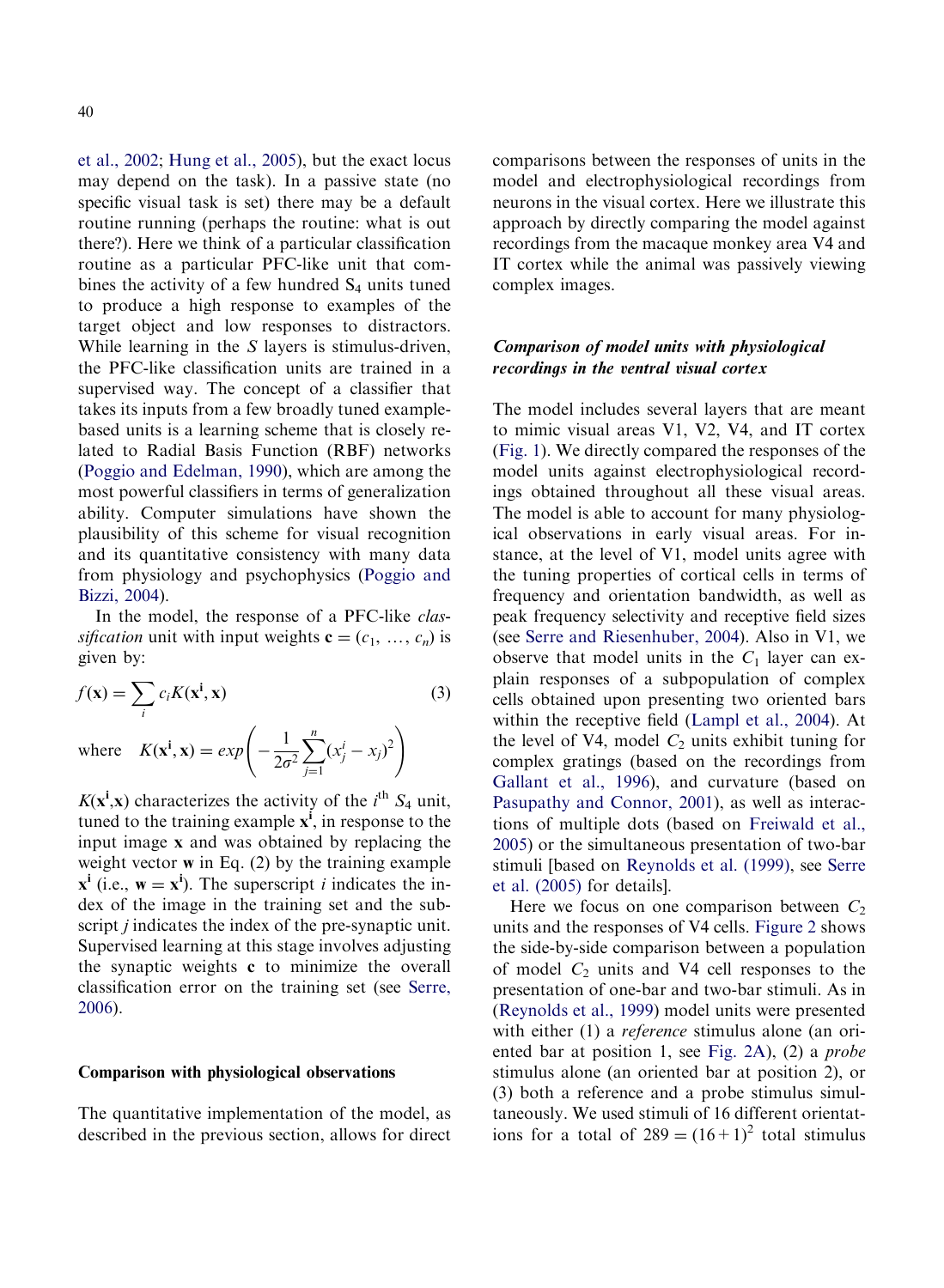<span id="page-8-0"></span>

Fig. 2. A quantitative comparison between model  $C_2$  units and V4 cells. (A) Stimulus configuration (adapted with permission from [Reynolds et al., 1999,](#page-23-0) [Fig. 1A\)](#page-5-0): The stimulus in position 1 is denoted as the reference and the stimulus in position 2 as the probe. As in [Reynolds et al. \(1999\)](#page-23-0) we computed a *selectivity* index (which indicates how selective a cell is to an isolated stimulus in position 1 vs. position 2 alone) and a *sensory interaction* index (which indicates how selective the cell is to the paired stimuli vs. the reference stimulus alone) (see text and [Serre et al., 2005](#page-23-0) for details). (B) Side-by-side comparison between V4 neurons (left, adapted with permission from [Reynolds et al., 1999, Fig. 5\)](#page-23-0) while the monkey attends away from the receptive field location and  $C_2$  units (right). Consistent with the physiology, the addition of a second stimulus in the receptive field of the  $C_2$  unit moves the response of the unit toward that of the second stimulus alone, i.e., the response to the clutter condition lies between the responses to the individual stimuli.

combinations for each unit [see [Serre et al. \(2005\)](#page-23-0) for details]. Each unit's response was normalized by the maximal response of the unit across all conditions. As in [Reynolds et al. \(1999\)](#page-23-0) we computed a selectivity index as the normalized response of the unit to the reference stimulus minus the normalized response of the unit to one of the probe stimuli. This index was computed for each of the probe stimuli, yielding 16 selectivity values for each model unit. This selectivity index ranges from  $-1$  to  $+1$ , with negative values indicating that the reference stimulus elicited the stronger response, a value of 0 indicating identical responses to reference and probe, and positive values indicating that the probe stimulus elicited the strongest response. We also computed a sensory interaction index that corresponds to the normalized response to a pair of stimuli (the reference and a probe) minus the normalized response to the reference alone. The selectivity index also takes on values from  $-1$  to  $+1$ . Negative values indicate that the response to the pair is smaller than the response to the reference stimulus alone (i.e., adding the probe stimulus suppresses the neuronal response). A value of 0 indicates that adding the probe stimulus has no effect on the neuron's response while positive values indicate that adding the probe increases the neuron's response.

As shown in Fig. 2B, model  $C_2$  units and V4 cells behave very similarly to the presentation of two stimuli within their receptive field. Indeed the slope of the selectivity vs. sensory interaction indices is  $\sim$ 0.5 for both model units and cortical cells. That is, at the population level, presenting a preferred and a non-preferred stimulus together produces a neural response that falls between the neural responses to the two stimuli individually, sometimes close to an average.<sup>1</sup> We have found that such a ''clutter effect'' also happens higher up in the hierarchy at the level of IT (see [Serre et al., 2005](#page-23-0)). Since normal vision operates with many objects appearing within the same receptive fields and embedded in complex textures (unlike the artificial experimental setups), understanding the behavior of neurons under clutter conditions is important and warrants more experiments (see later section ''Performance on natural images'' and section ''A quantitative framework for the ventral stream'').

In sum, the model can capture many aspects of the physiological responses of neurons along the

<sup>&</sup>lt;sup>1</sup>We only compare the response of the model units to V4 neurons when the monkey is attending away from the receptive field location of the neuron. When the animal attends at the location of the receptive field the response to the pairs is shifted towards the response to the attended stimulus.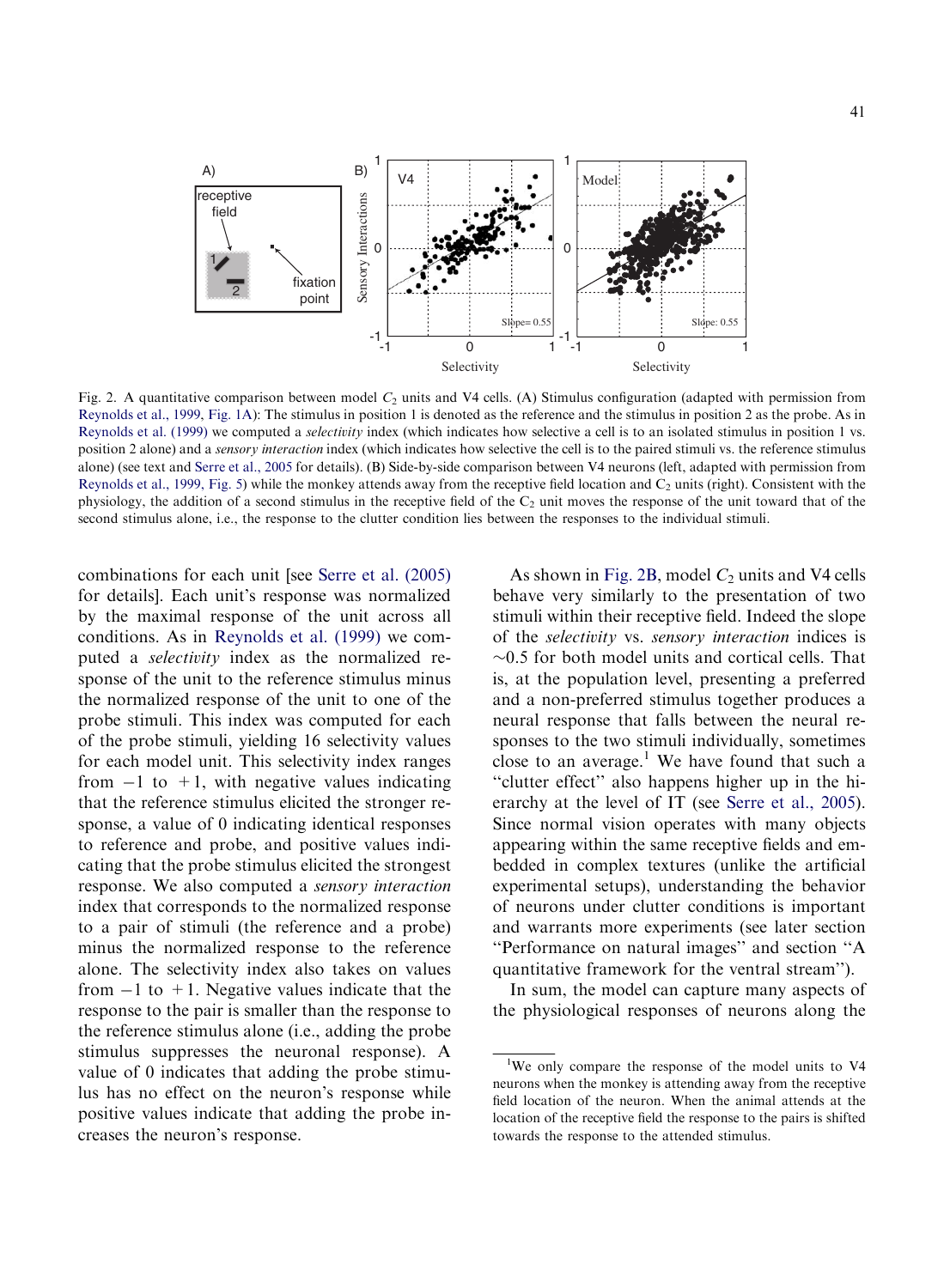ventral visual stream from V1 to IT cortex (see also [Serre et al., 2005\)](#page-23-0).

## Decoding object information from IT and model units

We recently used a linear statistical classifier to quantitatively show that we could accurately, rapidly, and robustly decode visual information about objects from the activity of small populations of neurons in anterior IT cortex ([Hung et al., 2005](#page-22-0)). In collaboration with Chou Hung and James DiCarlo at MIT, we observed that a binary response from the neurons (using small bins of 12.5 ms to count spikes) was sufficient to encode information with high accuracy. The visual information, as measured by our classifiers, could in principle be decoded by the targets of IT cortex such as PFC to determine the class or identity of an object [\(Miller, 2000](#page-22-0)). Importantly, the population response generalized across object positions and scales. This scale and position invariance was evident even for novel objects that the animal never observed before (see also [Logothetis et al.,](#page-22-0) [1995\)](#page-22-0). The observation that scale and position invariance occurs for novel objects strongly suggests that these two forms of invariance do not require multiple examples of each specific object. This should be contrasted with other forms of invariance, such as robustness to depth rotation, which requires multiple views in order to be able to generalize ([Poggio and Edelman, 1990](#page-23-0)).

## Read-out from  $C_{2b}$  units is similar to decoding from IT neurons

We examined the responses of the model units to the same set of 77 complex object images seen by the monkey. These objects were divided into eight possible categories. The model unit responses were divided into a training set and a test set. We used a one-versus-all approach, training eight binary classifiers, one for each category against the rest of the categories, and then taking the classifier prediction to be the maximum among the eight classifiers (for further details, see [Hung et al., 2005;](#page-22-0) [Serre et al.,](#page-23-0) [2005\)](#page-23-0). Similar observations were made when

trying to identify each individual object by training 77 binary classifiers. For comparison, we also tried decoding object category from a random selection of model units from other layers of the model (see [Fig. 1\)](#page-5-0). The input to the classifier consisted of the responses of randomly selected model units and the labels of the object categories (or object identities for the identification task). Data from multiple units were concatenated assuming independence.

We observed that we could accurately read out the object category and identity from model units. In [Fig. 3A,](#page-10-0) we compare the classification performance, for the categorization task described above, between the IT neurons and the  $C_{2b}$  model units. In agreement with the experimental data from IT, units from the  $C_{2b}$  stage of the model yielded a high level of performance  $(270\% \text{ for } 100 \text{ units}; \text{ where}$ chance was 12.5%). We observed that the physiological observations were in agreement with the predictions made by the highest layers in the model  $(C_{2b}, S_4)$  but not by earlier stages  $(S_1$  through  $S_2$ ). As expected, the layers from  $S_1$  through  $S_2$  showed a weaker degree of scale and position invariance.

The classification performance of  $S_{2b}$  units (the input to  $C_{2b}$  units, see [Fig. 1](#page-5-0)) was qualitatively close to the performance of local field potentials (LFPs) in IT cortex [\(Kreiman et al., 2006](#page-22-0)). The main components of LFPs are dendritic potentials and therefore LFPs are generally considered to represent the dendritic input and local processing within a cortical area ([Mitzdorf, 1985](#page-22-0); [Logothetis](#page-22-0) [et al., 2001](#page-22-0)). Thus, it is tempting to speculate that the  $S_{2b}$  responses in the model capture the type of information conveyed by LFPs in IT. However, care should be taken in this interpretation as the LFPs constitute an aggregate measure of the activity over many different types of neurons and large areas. Further investigation of the nature of the LFPs and their relation with the spiking responses could help unravel the transformations that take place across cortical layers.

The pattern of errors made by the classifier indicates that some groups were easier to discriminate than others. This was also evident in the correlation matrix of the population responses between all pairs of pictures [\(Hung et al., 2005;](#page-22-0) [Serre](#page-23-0) [et al., 2005](#page-23-0)). The units yielded similar responses to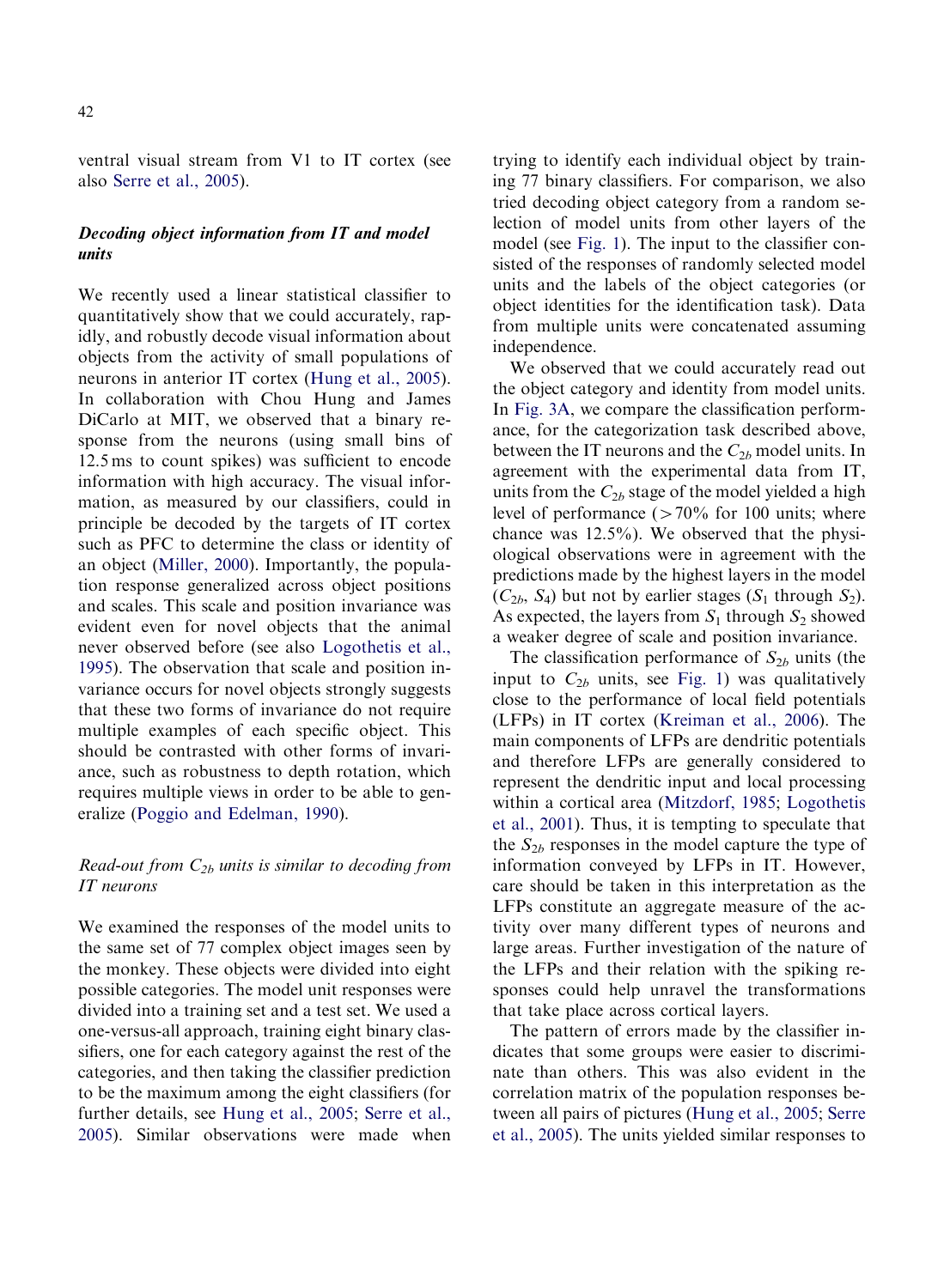<span id="page-10-0"></span>

Fig. 3. (A) Classification performance based on the spiking activity from IT neurons (black) and  $C_{2b}$  units from the model (gray). The performance shown here is based on the categorization task where the classifier was trained based on the category of the object. A linear classifier was trained using the responses to the 77 objects at a single scale and position (shown for one object by ''TRAIN''). The classifier performance was evaluated using shifted or scaled versions of the same 77 objects (shown for one object by ''TEST''). During training, the classifier was never presented with the unit responses to the shifted or scaled objects. The left-most column shows the performance for training and testing on separate repetitions of the objects at the same standard position and scale (this is shown only for the IT neurons because there is no variability in the model which is deterministic). The second bar shows the performance after training on the standard position and scale (3.4°, center of gaze) and testing on the shifted and scaled images. The dashed horizontal line indicates chance performance (12.5%, one out of eight possible categories). Error bars show standard deviations over 20 random choices of the units used for training/testing. (B) Classification performance for reading out object category as a function of the relative size (area ratio) of object to background. Here the classifier was trained using the responses of 256 units to the objects presented in cluttered backgrounds. The classifier performance was evaluated using the same objects embedded in different backgrounds. The horizontal dashed line indicates chance performance obtained by randomly shuffling the object labels during training. (C) Classification performance for reading out object category in the presence of two objects. We exhaustively studied all possible pairs using the same 77 objects as in part A (see two examples on the upper left part of the figure). The classifier was trained with images containing two objects and the label corresponded to the category of one of them. During testing, the classifier's prediction was considered to be a hit if it correctly categorized either of the objects present in the image. The dashed line indicates chance performance obtained by randomly assigning object labels during training.

stimuli that looked alike at the pixel level. The performance of the classifier for categorization dropped significantly upon arbitrarily defining the categories as random groups of pictures.

We also tested the ability of the model to generalize to novel stimuli not included in the training set. The performance values shown in Fig. 3A are based on the responses of model units to single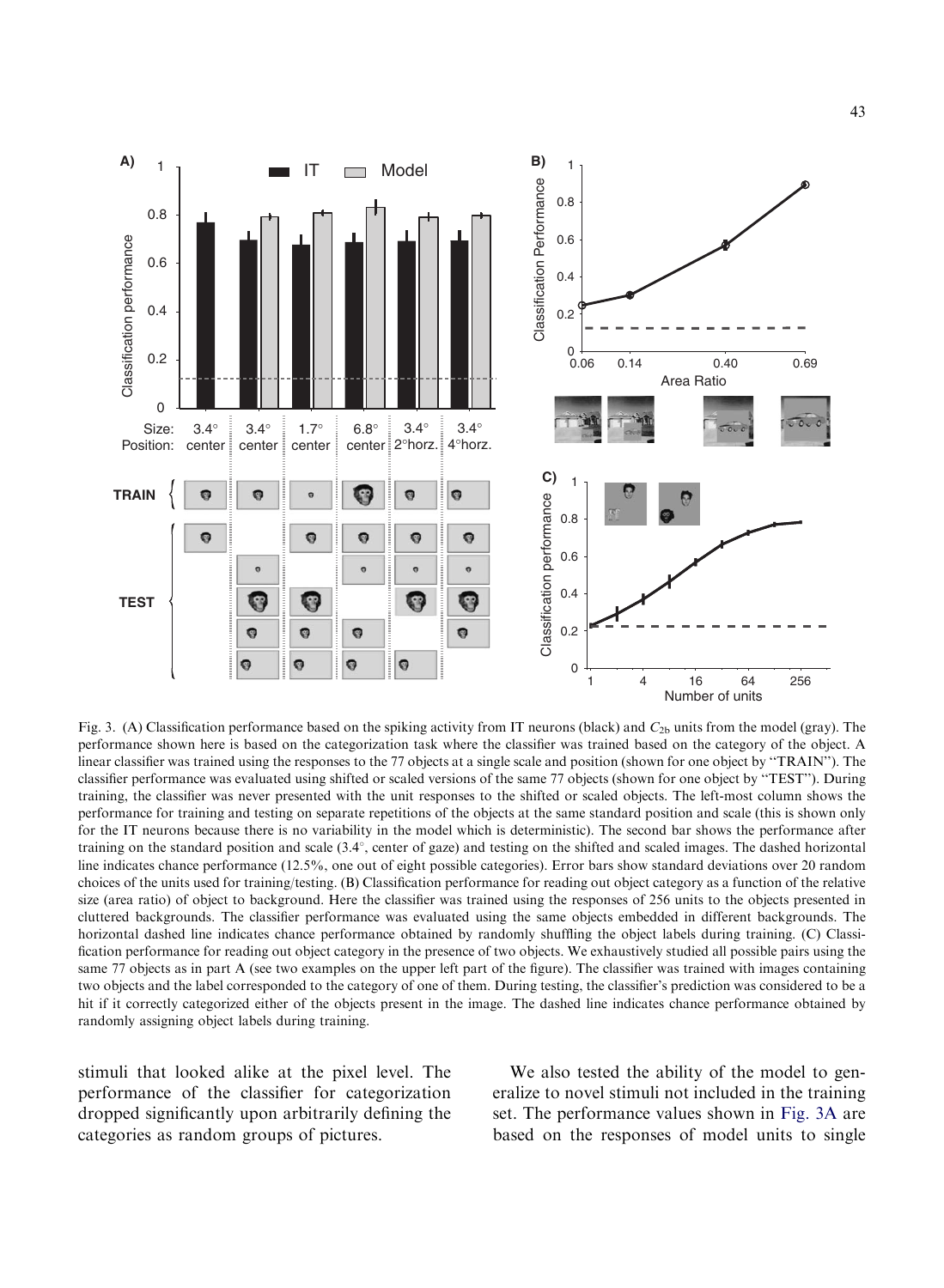stimulus presentations that were not included in the classifier training and correspond to the results obtained using a linear classifier. Although the way in which the weights were learned (using a support vector machine classifier) is probably very different in biology (see [Serre, 2006\)](#page-23-0); once the weights are established, the linear classification boundary could very easily be implemented by neuronal hardware [see Eq. (3)]. Therefore, the recognition performance provides a lower bound to what a real downstream unit (e.g., in PFC) could, in theory, perform on a single trial given input consisting of a few spikes from the neurons in IT cortex. Overall, we observed that the population of  $C_{2b}$  model units yields a read-out performance level that is very similar to the one observed from a population of IT neurons.

#### Extrapolation to larger object sets

One of the remarkable aspects of primate visual recognition is the large number of different objects that can be identified. Although the exact limits are difficult to estimate, coarse estimates suggest that it is possible to visually recognize on the order of 10<sup>4</sup> different concepts [\(Biederman, 1987](#page-21-0)). The physiological recordings were necessarily limited to a small set of objects due to time constraints during a recording session. Here we show that this type of encoding can extrapolate to reading out object category in a set consisting of 787 objects divided into 20 categories (the physiological observations and the model results discussed above were based on 77 objects divided into 8 categories).

The population of  $C_{2b}$  units conveyed information that could be decoded to indicate an object's category across novel objects. The classifier was trained with objects from 20 possible categories presented at different random locations and the test set included novel objects never seen before by the classifier but belonging to the same categories. These results show that a relatively small neuronal population can in principle support object recognition over large object sets. Similar results were obtained in analogous computer vision experiments using an even larger set known as the Caltech-101 object dataset ([Serre et al., 2007b\)](#page-23-0) where the model could perform object categorization among 101 categories. Other investigators have also used models that can extrapolate to large numbers of objects [\(Valiant, 2005](#page-23-0)) or suggested that neuronal populations in IT cortex can also extrapolate to many objects [\(Abbott et al., 1996;](#page-21-0) [Hung et al., 2005](#page-22-0)).

The number of objects (or classes) that can be decoded at a given level of accuracy grows approximately as an exponential function of the number of units. Even allowing for a strong redundancy in the number of units coding each type of feature, these results suggest that networks of thousands of units could display a very large capacity. Of course the argument above relies on several assumptions that could well be wrong. However, at the very least, these observations suggest that there do not seem to be any obvious capacity limitations for hierarchical models to encode realistically large numbers of objects and categories.

## Robustness in object recognition

Many biological sources of noise could affect the encoding of information. Among the most drastic sources of noise are synaptic failures and neuronal death. To model this, we considered the performance of the classifier after randomly deleting a substantial fraction of the units during testing. As shown for the experimental data in [Hung et al.](#page-22-0) [\(2005\),](#page-22-0) the classifier performance was very robust to this source of noise.

As discussed in the introduction, one of the main achievements of visual cortex is the balance of invariance and selectivity. Two particularly important forms of invariance are the robustness to changes in scale and position of the images. In order to analyze the degree of invariance to scale and position changes, we studied the responses of units at different stages of the model to scaled  $(0.5 \times$  and  $2 \times)$  and translated  $(2^{\circ}$  and  $4^{\circ})$  versions of the images. The earlier stages of the model show a poor read-out performance under these transformations, but the performance of the  $C_{2b}$  stage is quite robust to these transformations as shown in [Fig. 3A,](#page-10-0) in good agreement with the experimental data ([Hung et al., 2005](#page-22-0)).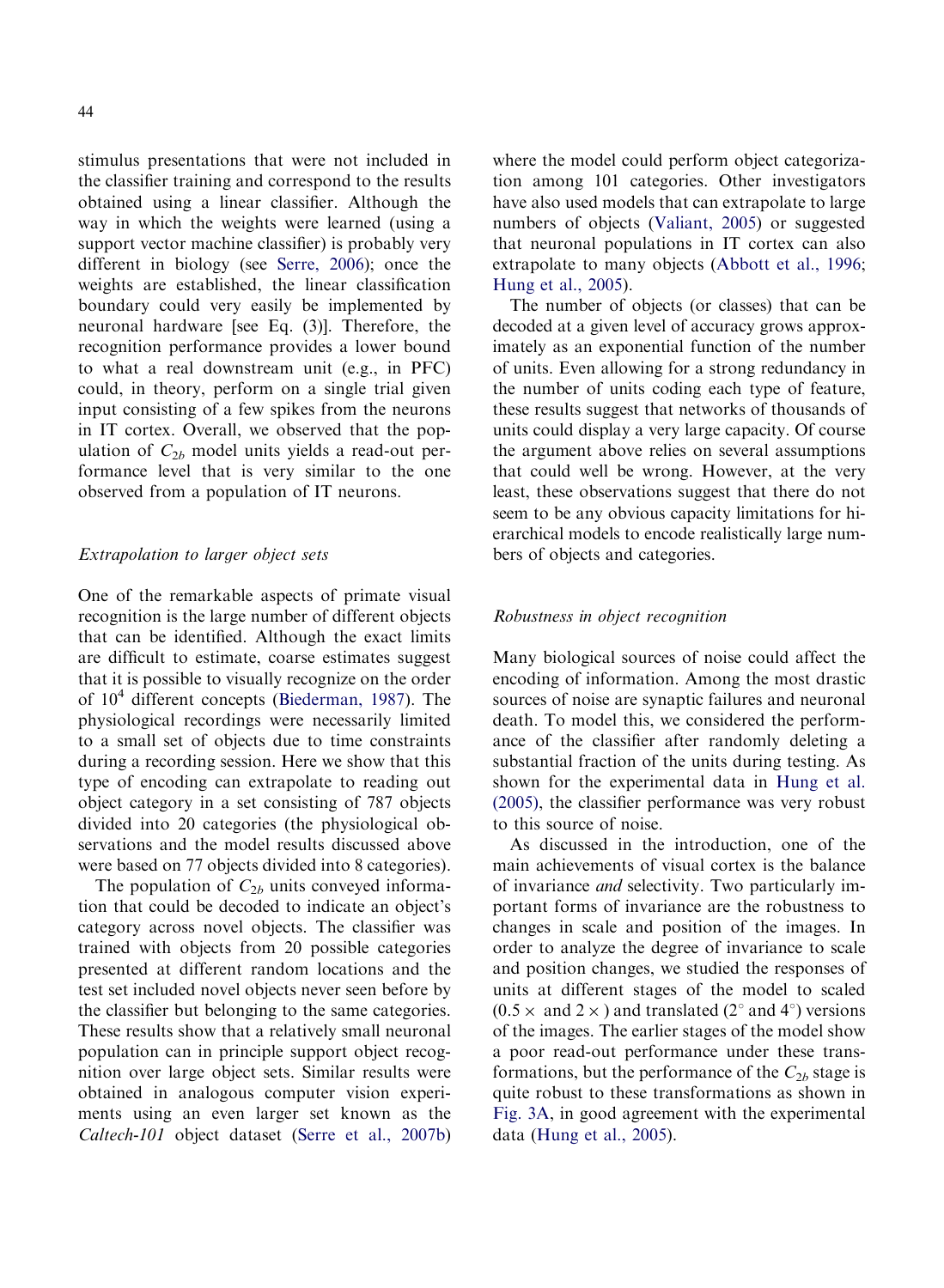We also observed that the population response could extrapolate to novel objects within the same categories by training the classifier on the responses to 70% of the objects and testing its performance on the remaining 30% of the objects [\(Serre et al., 2005\)](#page-23-0). This suggests another dimension of robustness, namely, the possibility of learning about a category from some exemplars and then extrapolating to novel objects within the same category.

The results shown above correspond to randomly selecting a given number of units to train and test the classifier. The brain could be wired in a very specific manner so that only the neurons highly specialized for a given task project to the neurons involved in decoding the information for that task. Preselecting the units (e.g., using those yielding the highest signal-to-noise ratio) yields similar results while using a significantly smaller number of units. Using a very specific set of neurons (instead of randomly pooling from the population and using more neurons for decoding) may show less robustness to neuronal death and spike failures. The bias toward using only a specific subset of neurons could be implemented through selection mechanisms including attention. For example, when searching for the car keys, the weights from some neurons could be adjusted so as to increase the signal-to-noise ratio for those keys. This may suggest that other concomitant recognition tasks would show weaker performance. In this case, the selection mechanisms take place before recognition by biasing specific populations for certain tasks.

## Recognition in clutter

The decoding experiments described above as well as a large fraction of the studies reported in the literature, involve the use of well-delimited single objects on a uniform background. This is quite remote from natural vision where we typically encounter multiple objects embedded in different backgrounds, with potential occlusions, changes in illumination, etc.

Ultimately, we would like to be able to read out information from IT or from model units under natural vision scenarios in which an everyday image can be presented and we can extract from the population activity the same type and quality of information that a human observer can (in a flash). Here we show the degree of decoding robustness of objects that are embedded in complex backgrounds (see also section ''Performance on natural images'' describing the performance of the model in an animal vs. non-animal categorization task using objects embedded in complex backgrounds).

We presented the same 77 objects used in [Fig.](#page-10-0) [3A](#page-10-0) overlayed on top of images containing complex background scenes ([Fig. 3B](#page-10-0)). We did not attempt to make the resulting images realistic or meaningful in any way. While cognitive influences, memory, and expectations play a role in object recognition, these high-level effects are likely to be mediated by feedback biasing mechanisms that would indicate that a monitor is more likely to be found on an office desk than in the jungle. However, the model described here is purely feedforward and does not include any of these potential biasing mechanisms. We used four different relative sizes of object-to-background (ratio of object area to whole image area) ranging from 6% to 69%. The latter condition is very similar to the single object situation analyzed above, both perceptually and in terms of the performance of the classifier. The smaller relative size makes it difficult to detect the object at least in some cases when it is not salient (see also section ''Performance on natural images'').

The classifier was trained on all objects using 20% of the background scenes and performance was evaluated using the same objects presented on the remaining novel background scenes (we used a total of 98 complex background scenes with photographs of outdoor scenes). The population of  $C_{2b}$  units allowed us to perform both object recognition [\(Fig. 3B](#page-10-0)) and identification significantly above chance in spite of the background. Performance depended quite strongly on the relative image size ([Fig. 3B](#page-10-0)). The largest size (69%) yielded results that were very close to the single isolated object results discussed above (cf. [Fig. 3A](#page-10-0)). The small relative image size (6%) yielded comparatively lower results but the performance of  $C_{2b}$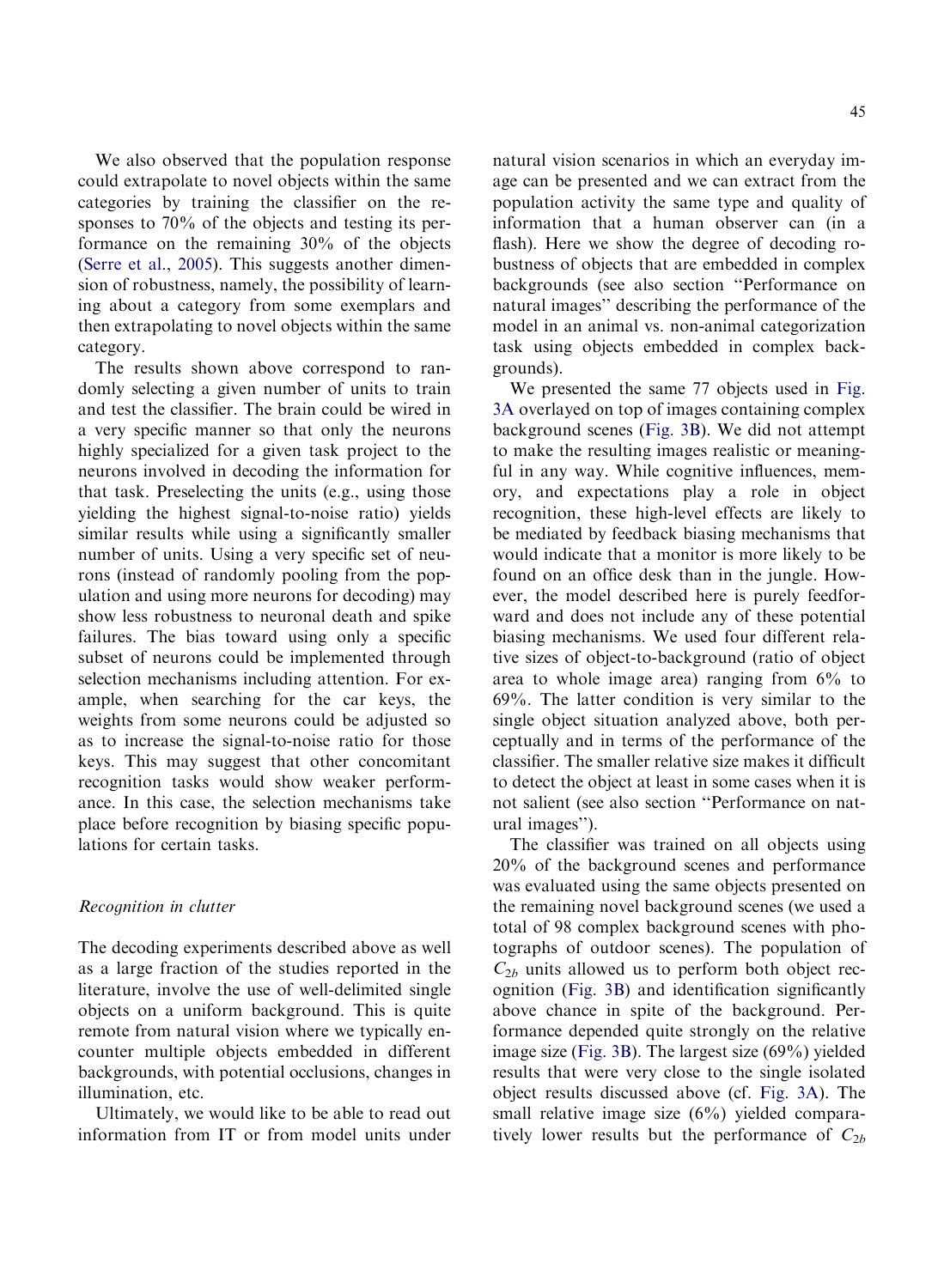units was still significantly above chance levels both for categorization and identification.

Recognizing (and searching for) small objects embedded in a large complex scene (e.g., searching for the keys in your house), constitutes an example of a task that may require additional resources. These additional resources may involve serial attention that is likely to be dependent on feedback connections. Therefore, the model may suggest tasks and behaviors that require processes that are not predominantly feedforward.

## Reading-out from images containing multiple objects

In order to further explore the mechanisms for representing information about an object's identity and category in natural scenes, we studied the ability to read out information from the model units upon presentation of more than one object. We presented two objects simultaneously in each image [\(Fig. 3C\)](#page-10-0). During testing, the classifier was presented with images containing multiple objects. We asked two types of questions: (1) what is the most likely object in the image? and (2) what are all the objects present in the image?

Training was initially performed with single objects. Interestingly, we could also train the classifier using images containing multiple objects. In this case, for each image, the label was the identity (or category) of one of the objects (randomly chosen so that the overall training set had the same number of examples for each of the objects or object categories). This is arguably a more natural situation in which we learn about objects since we rarely see isolated objects. However, it is possible that attentional biases to some extent ''isolate'' an object (e.g., when learning about an object with an instructor that points to it).

In order to determine the most likely object present in the image (question 1, above), the classifier's prediction was considered to be a hit if it correctly predicted either one of the two objects presented during testing. The population of  $C_{2b}$ model units yielded very high performance reaching more than 90% both for categorization and identification with the single object training and reaching more than 80% with the multiple object training. Given that in each trial there are basically two possibilities to get a hit, the chance levels are higher than the ones reported in [Fig. 3A.](#page-10-0) However, it is clear that the performance of the  $C_{2b}$ population response is significantly above chance indicating that accurate object information can be read-out even in the presence of another object. We also extended these observations to 3 objects and to 10 objects ([Serre et al., 2005\)](#page-23-0), obtaining qualitatively similar conclusions.

Ultimately, we would like to be able to understand an image in its entirety, including a description of all of its objects. Therefore, we asked a more difficult question by requiring the classifier to correctly predict all the objects (or all the object categories) present in the image. During perception, human observers generally assume that they can recognize and describe every object in an image during a glimpse. However, multiple psychophysics studies suggest that this is probably wrong. Perhaps one of the most striking demonstrations of this fallacy is the fact that sometimes we can be oblivious to large changes in the images (see [Simons and Rensink, 2005](#page-23-0)). What is the capacity of the representation at-a-glance? There is no consensus answer to this question but some psychophysical studies suggest that only a handful of objects can be described in a brief glimpse of an image (on the order of five objects). After this first glance, eye movements and/or attentional shifts may be required to further describe an image. We continue here referring to this rapid vision scenario and we strive to explain our perceptual capabilities during the glance using the model. Thus, the goal is to be able to fully describe a set of about five objects that can be simultaneously presented in multiple backgrounds in a natural scenario.

For this purpose, we addressed our second question by taking the two most likely objects (or object categories) given by the two best classifier predictions (here the number of objects was hard-wired). A hit from the classifier output was defined as a perfect match between these predictions and the two objects present in the image. This task is much more difficult (compared to the task where the goal is to categorize or identify any of the objects in the image). The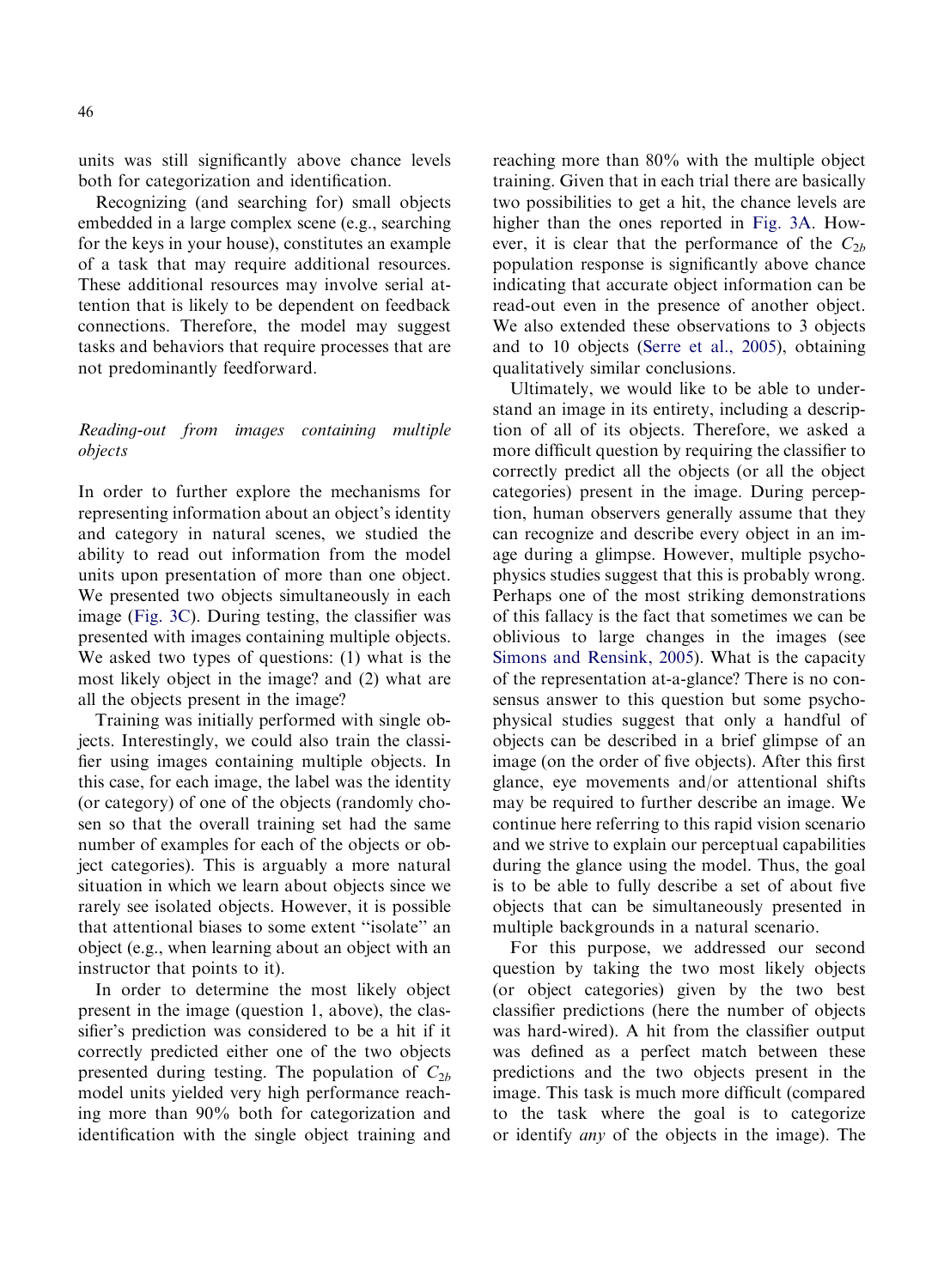performance of the classifier was also much smaller than the one reported for the single-object predictions. However, performance was significantly above chance, reaching almost 40% for categorization (chance  $= 0.0357$ ) and almost 8% for identification (chance  $= 3.4 \times 10^{-4}$ ).

Similar results were obtained upon reading out the category or identity of all objects present in the image in the case of 3-object and 10-object images. Briefly, even in images containing 10 objects, it is possible to reliably identify one arbitrary object significantly above chance from the model units. However, the model performance in trying to describe all objects in the image drops drastically with multiple objects to very low levels for  $4-5$ objects.

In summary, these observations suggest that it is possible to recognize objects from the activity of small populations of IT-like model units under natural situations involving complex backgrounds and several objects. The observations also suggest that, in order to fully describe an image containing many objects, eye movements, feedback, or other additional mechanisms may be required.

#### Performance on natural images

For a theory of visual cortex to be successful, it should not only mimic the response properties of neurons and the behavioral response of the system to artificial stimuli like the ones typically used in physiology and psychophysics, but should also be able to perform complex categorization tasks in a real-world setting.

## Comparison between the model and computer vision systems

We extensively tested the model on standard computer vision databases for comparison with several state-of-the-art AI systems (see [Serre, 2006;](#page-23-0) [Serre](#page-23-0) [et al., 2007b,](#page-23-0) for details). Such real-world image datasets tend to be much more challenging than the typical ones used in a neuroscience lab. They usually involve different object categories and the systems that are evaluated have to cope with large variations in shape, contrast, clutter, pose, illumination, size, etc. Given the many specific biological constraints that the theory had to satisfy (e.g., using only biophysically plausible operations, receptive field sizes, range of invariances, etc.), it was not clear how well the model implementation described in section ''A quantitative framework for the ventral stream'' would perform in comparison to systems that have been heuristically engineered for these complex tasks.

Surprisingly we found that the model is capable of recognizing complex images (see [Serre et al.,](#page-23-0) [2007b\)](#page-23-0). For instance, the model performs at a level comparable to some of the best existing systems on the CalTech-101 image database of 101 object categories ([Fei-Fei et al., 2004](#page-22-0)) with a recognition rate of  $\sim$ 55% [chance level  $\lt$ 1%, see [Serre et al.](#page-23-0) [\(2007b\)](#page-23-0) and also the extension by [Mutch and](#page-22-0) [Lowe \(2006\);](#page-22-0) using only 30 training examples per object class].<sup>2</sup> Additionally, Bileschi and Wolf have developed an automated real-world Street Scene recognition system [\(Serre et al., 2007b\)](#page-23-0) based in part on the model described in section ''A quantitative framework for the ventral stream.'' The system is able to recognize seven different object categories (cars, bikes, pedestrians, skies, roads, buildings, and trees) from natural images of street scenes despite very large variations in shape (e.g., trees in summer and winter, SUVs as well as compact cars under any view point).

## Comparison between the model and human observers

Finally, we tested whether the level of performance achieved by the model was sufficient to account for the level of performance of human observers. To test this hypothesis, in the same way as an experimental test of Newton's second law requires choosing a situation in which friction is negligible, we looked for an experimental paradigm in which recognition has to be fast and cortical backprojections are likely to be inactive. Ultra-rapid object categorization ([Thorpe et al., 1996](#page-23-0)) likely depends only on feedforward processing ([Thorpe](#page-23-0)

<sup>&</sup>lt;sup>2</sup>These benchmark evaluations relied on an earlier partial implementation of the model which only included the bypass route from  $S_1 \rightarrow C_{2b}$ .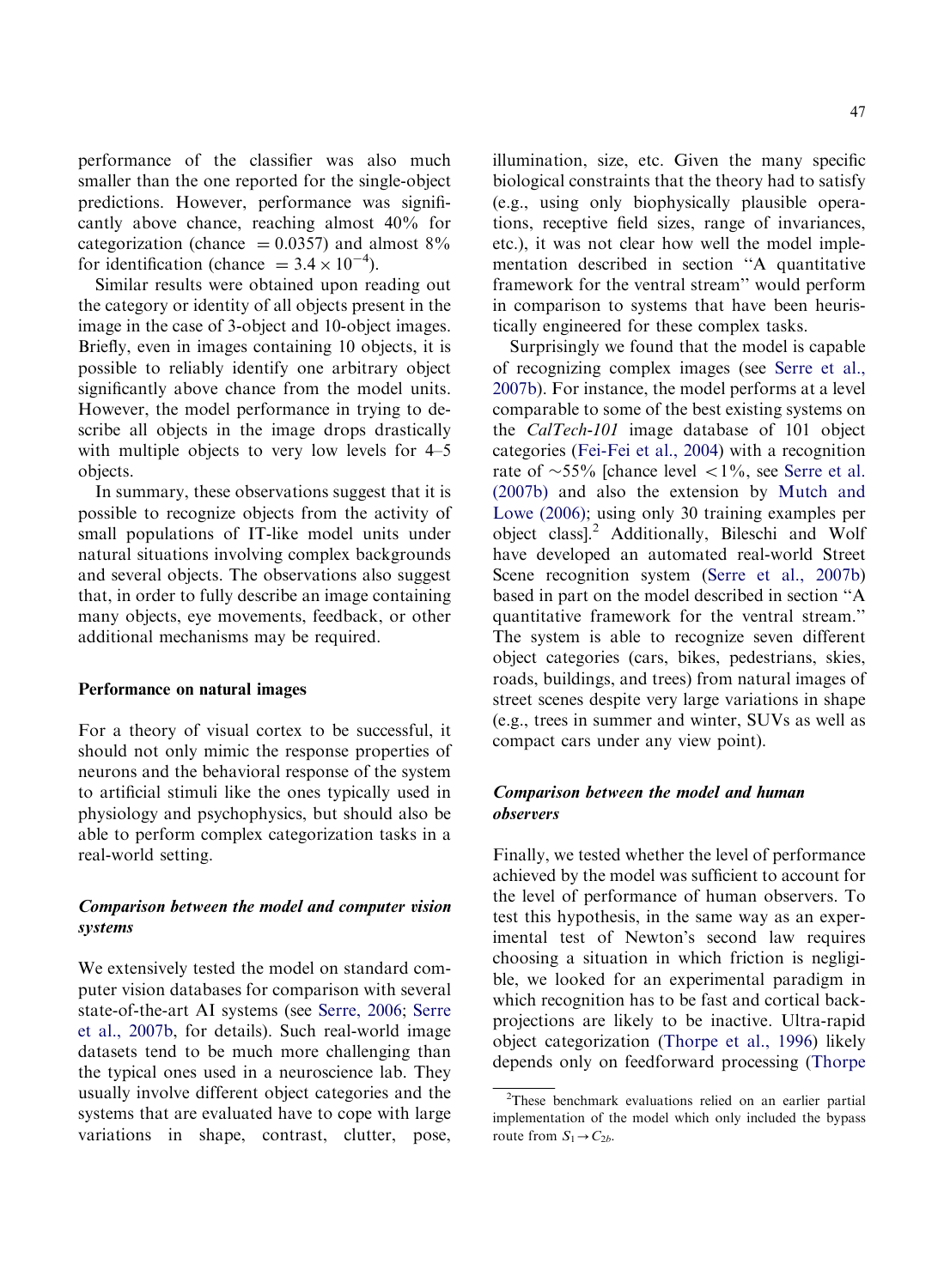<span id="page-15-0"></span>[et al., 1996;](#page-23-0) [Keysers et al., 2001](#page-22-0); [Thorpe and](#page-23-0) [Fabre-Thorpe, 2001;](#page-23-0) [Li et al., 2002](#page-22-0); [VanRullen](#page-23-0) [and Koch, 2003\)](#page-23-0) and thus satisfies our criterion. Here we used a backward masking paradigm [\(Bacon-Mace et al., 2005\)](#page-21-0) in addition to the rapid stimulus presentation to try to efficiently block recurrent processing and cortical feedback loops [\(Enns and Di Lollo, 2000](#page-22-0); [Lamme and Roelfsema,](#page-22-0) [2000;](#page-22-0) [Breitmeyer and Ogmen, 2006](#page-22-0)).

Human observers can discriminate a scene that contains a particular prominent object, such as an animal or a vehicle, after only 20 ms of exposure. Evoked response potential components related to either low-level features of the image categories (e.g., animal or vehicles) or to the image status (animal present or absent) are available at 80 and 150 ms respectively. These experimental results establish a lower bound on the latency of visual categorization decisions made by the human visual system, and suggest that categorical decisions can be implemented within a feedforward mechanism of information processing [\(Thorpe et al., 1996](#page-23-0); [Keysers et al., 2001](#page-22-0); [Thorpe and Fabre-Thorpe,](#page-23-0) [2001;](#page-23-0) [Li et al., 2002](#page-22-0); [VanRullen and Koch, 2003](#page-23-0)).

## Predicting human performance during a rapid categorization task

In collaboration with Aude Oliva at MIT, we tested human observers on a rapid animal vs. non-animal categorization task [see [Serre et al. \(2007a\),](#page-23-0) for details]. The choice of the animal category was motivated by the fact that (1) it was used in the original paradigm by [Thorpe et al. \(1996\)](#page-23-0) and (2) animal photos constitute a rich class of stimuli exhibiting large variations in texture, shape, size, etc. providing a difficult test for a computer vision system.

We used an image dataset that was collected by Antonio Torralba and Aude Oliva and consisted of a balanced set of 600 animal and 600 nonanimal images (see [Torralba and Oliva, 2003\)](#page-23-0). The 600 animal images were selected from a commercially available database (Corel Photodisc) and grouped into four categories, each category corresponding to a different viewing-distance from the camera: heads (close-ups), close-body (animal body occupying the whole image), medium-body (animal



Fig. 4. Comparison between the model and human observers. Images showed either an animal embedded in a natural background or a natural scene without any animals. Images were flashed for 20 ms followed by a 30 ms blank and a 80 ms mask. Human observers or the model were queried to respond indicating whether an animal was present or not. The figure shows the accuracy as  $d'$  (the higher the value of the  $d'$ , the higher the performance), for the model (black) and humans (gray) across 1200 animal and non-animal stimuli. The model is able to predict the level of performance of human observers (overall 82% for the model vs. 80% for human observers). For both the model and human observers the level of performance is highest on the close-body condition and drops gradually as the amount of clutter increases in the image from close-body to mediumbody and far-body. (Adapted with permission from [Serre et al.,](#page-23-0) [2007a,](#page-23-0) [Fig. 3A](#page-10-0).)

in scene context), and far-body (small animal or groups of animals in larger context). One example from each group is shown in Fig. 4.

To make the task harder and prevent subjects from relying on low-level cues such as imagedepth, the 600 distractor images were carefully selected to match each of the four viewing-distances. Distractor images were of two types (300 of each): artificial or natural scenes [see [Serre et al. \(2007a\),](#page-23-0) for details].

During the experiment, images were briefly flashed for 20 ms, followed by an inter-stimulus interval (i.e., a blank screen) of 30 ms, followed by a mask (80 ms, 1/f noise). This is usually considered a long stimulus onset asynchrony  $(SOA = 50 \text{ ms})$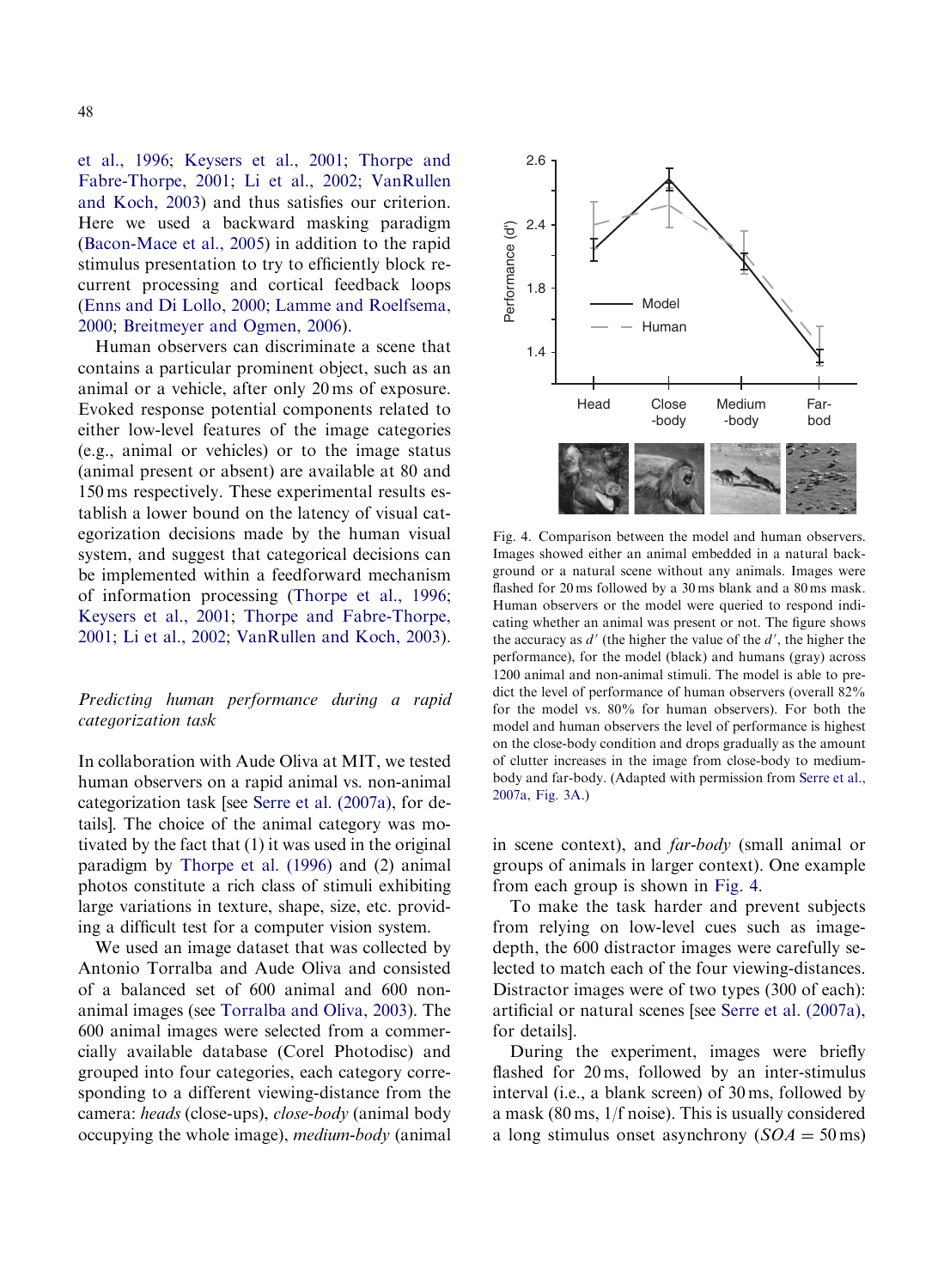for which human observers are close to ceiling performance [\(Bacon-Mace et al., 2005](#page-21-0)). On the other hand, based on latencies in visual cortex, such an SOA should minimize the possibility of feedback and top-down effects in the task: we estimated from physiological data (see [Serre et al.,](#page-23-0) [2007a\)](#page-23-0) that feedback signals from say, V4 to V1 or IT/PFC to V4, should not occur earlier than 40–60 ms after stimulus onset. Human observers  $(n_h = 24)$  were asked to respond as fast as they could to the presence or absence of an animal in the image by pressing either of the two keys.

Before we could evaluate the performance of the model, the task-specific circuits from IT to PFC (see section on ''A quantitative framework for the ventral stream'') had to be trained. These taskspecific circuits correspond to a simple linear classifier that reads out the activity of a population of high level model units analogous to recordings from anterior IT cortex (see section on ''Comparison with physiological observations''). The training for these task-specific circuits was done by using  $(n_m = 20)$  random splits of the 1200 stimuli into a training set of 600 images and a test set of 600 images. For each split, we learned the synaptic weights of the task-specific circuits of the model by minimizing the error on the training set (see [Serre](#page-23-0) [et al., 2007a\)](#page-23-0) and evaluated the model performance on the test set. The reported performance corresponds to the average performance from the random runs.

The performance of the model and of human observers was very similar (see [Fig. 4\)](#page-15-0). As for the model, human observers performed best on ''closebody'' views and worst on ''far-body'' views. An intermediate level of performance was obtained for "head" and "medium-far" views. Overall no significant difference was found between the level of performance of the model and human subjects. Interestingly, the observed dependency between the level of performance and the amount of clutter in the images (which increases from the close-body to the far-body condition) for both human observers and the model seems consistent with the read-out experiment from IT neurons (for both the model and human observers) as described in section ''Comparison with physiological observations.''

Importantly, lower stages of the model  $(C_1)$ units) alone could not account for the results (see [Serre et al., 2007a](#page-23-0)). Additionally, performing a V4 lesion in the model (i.e., leaving the bypass routes  $(C_{2b}$  units as the only source of inputs to the final classifier), see [Fig. 1](#page-5-0)), also resulted in a significant loss in performance (this was true even after retraining the task-specific circuits thus accounting for a ''recovery'' period). This lesion experiment suggests that the large dictionary of shape-tuned units in the model (from V1 to IT) with different levels of complexity and invariance learned from natural images is the key in explaining the level of performance.

Beyond comparing levels of performance, we also performed an image-by-image comparison between the model and human observers. For this comparison, we defined an index of ''animalness'' for each individual image. For the model, this index was computed by calculating the percentage of times each image was classified as an animal (irrespective of its true label) for each random run  $(n_m = 20)$  during which it was presented as a test image. For human observers we computed the number of times each individual image was classified as an animal by each observer  $(n_h = 24)$ . This index measures the confidence of either the model  $(n_m = 20)$  or human observers  $(n_h = 24)$  in the presence of an animal in the image. A percentage of  $100\%$  (correspondingly  $0\%$ ) indicates a very high level of confidence in the presence (absence) of an animal. The level of correlation for the animalness index between the model and human observers was 0.71, 0.84, 0.71, and 0.60 for heads, close-body, medium-body, and far-body respectively ( $p < 0.01$  for testing the hypothesis of no correlation against the alternative that there is a non-zero correlation). This suggests that the model and human observers tend to produce consistent responses on individual images.

Additionally, to further challenge the model, we looked at the effect of image orientation  $(90^{\circ}$  and  $180^\circ$  in-the-plane rotation): [Rousselet et al. \(2003\)](#page-23-0) previously suggested that the level of performance of human observers during a rapid categorization task tends to be robust to image rotation. We found that the model and human observers exhibited a similar degree of robustness (see [Serre et al.,](#page-23-0)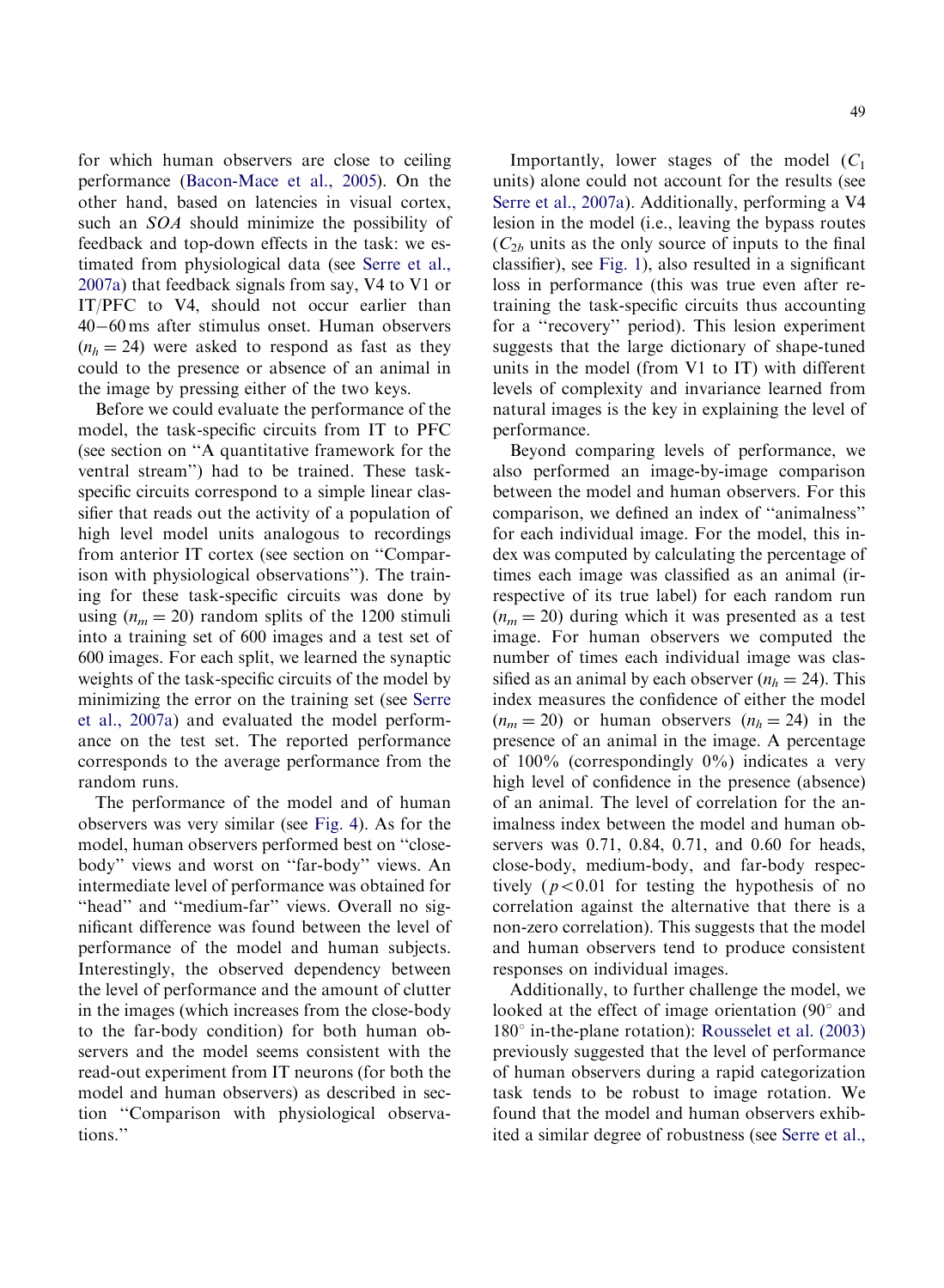[2007a\)](#page-23-0). Interestingly, the good performance of the model on rotated images was obtained without the need for retraining the model. This suggests that according to the dictionary of shape-tuned units from V1 to IT in the model (and presumably in visual cortex), an image of a rotated animal is more similar to an image of an upright animal than to distractors. In other words, a small image patch of a rotated animal is more similar to a patch of an upright animal than to a patch of image from a distractor.

## Discussion: feedforward vs. feedback processing

As discussed earlier, an important assumption for the experiment described above is that with an SOA 50 ms, the mask leaves sufficient time to process the signal and estimate firing rates at each stage of the hierarchy (i.e., 20–50 ms, see [Tovee](#page-23-0) [et al., 1993;](#page-23-0) [Rolls et al., 1999](#page-23-0); [Keysers et al., 2001](#page-22-0); [Thorpe and Fabre-Thorpe, 2001;](#page-23-0) [Hung et al.,](#page-22-0) [2005\)](#page-22-0), yet selectively blocks top-down signals [e.g., from IT or PFC to V4 that we estimated to be around 40–60 ms, see [Serre et al. \(2007a\)](#page-23-0) for a complete discussion]. The prediction is thus that the feedforward system should: (1) outperform human observers for very short SOAs (i.e., under 50 ms when there is not enough time to reliably perform local computations or estimate firing rates within visual areas), (2) mimic the level of performance of human observers for SOAs around 50 ms such that there is enough time to reliably estimate firing rates within visual areas but not enough time for back-projections from top-down to become active, and (3) underperform human observers for long SOAs (beyond 60 ms) such that feedbacks are active.

We thus tested the influence of the mask onset time on visual processing with four experimental conditions, i.e., when the mask followed the target image (a) without any delay (with an SOA of 20 ms), (b) with an  $SOA$  of 50 ms (corresponding to an inter-stimulus interval of 30 ms), (c) with an SOAs of 80 ms, or (d) never ("no-mask" condition). For all four conditions, the target presentation was fixed to 20 ms as before. As expected, the delay between the stimulus and the mask onset modulated the level of performance of the observers, improving gradually from the 20 ms SOA condition to the no-mask condition. The performance of the model was superior to the performance of human observers for the SOA of 20 ms. The model closely mimicked the level of performance of human observers for the 50 ms condition (see [Fig. 4\)](#page-15-0). The implication would be that, under these conditions, the present feedforward version of the model already provides a satisfactory description of information processing in the ventral stream of visual cortex. Human observers however outperformed the model for the 80 ms SOA and the nomask condition.

#### **Discussion**

#### General remarks about the theory

We have developed a quantitative model of the feedforward pathway of the ventral stream in visual cortex — from cortical area V1 to V2 to V4 to IT and PFC — that captures its ability to learn visual tasks, such as identification and categorization of objects from images. The quantitative nature of the model has allowed us to directly compare its performance against experimental observations at different scales and also against current computer vision algorithms. In this paper we have focused our discussion on how the model can explain experimental results from visual object recognition within short times at two very different levels of analysis: human psychophysics and physiological recordings in IT cortex. The model certainly does not account for all possible aspects of visual perception or illusions (see also extensions, predictions, and future directions below). However, the success of the model in explaining experimental data across multiple scales and making quantitative predictions strongly suggests that the theory provides an important framework for the investigation of the feedforward path in visual cortex and the processes involved in immediate recognition.

An important component of a theory is that it should be falsifiable. In that spirit, we list some key experiments and findings here that could refute the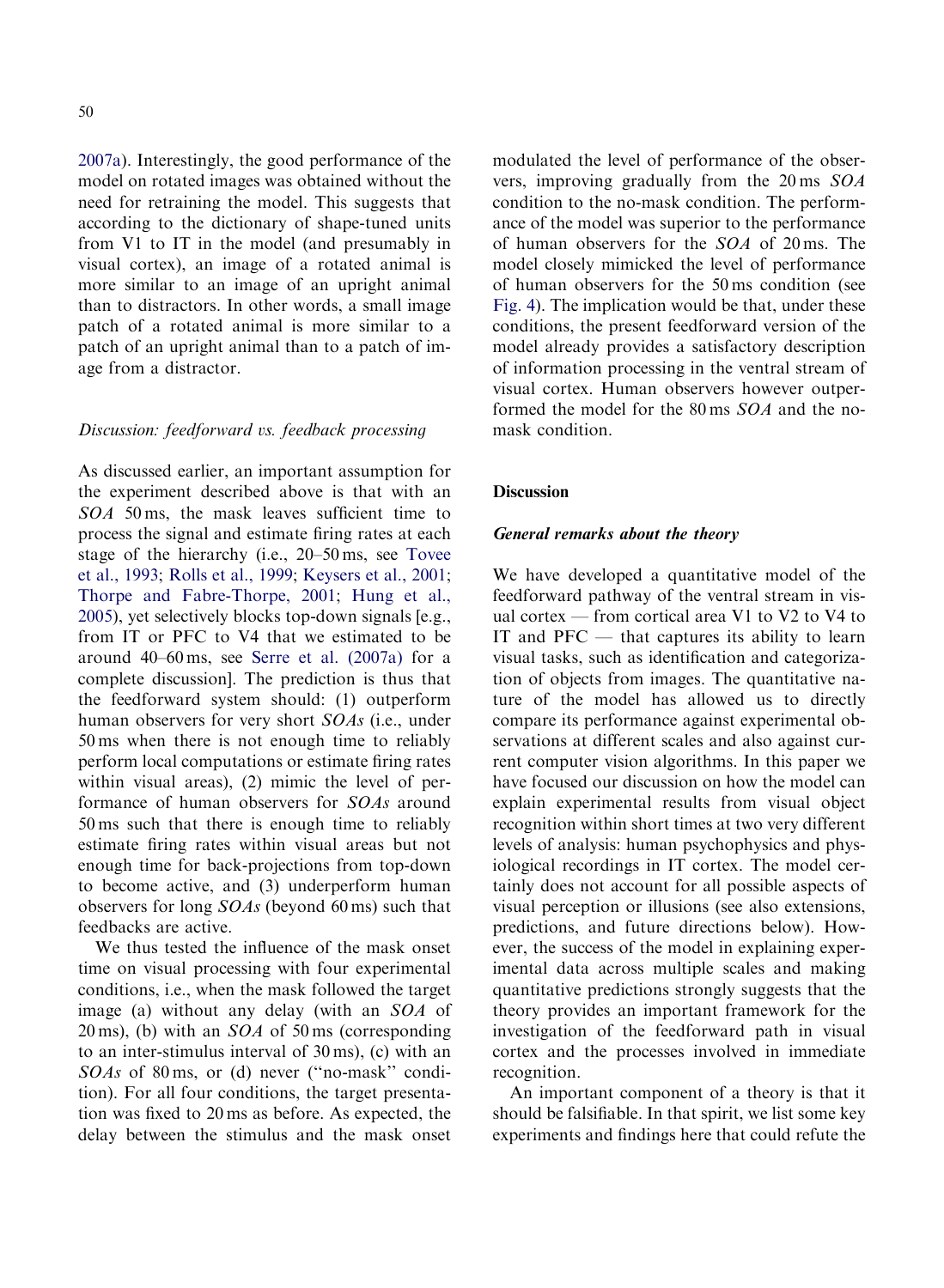present framework. First, a strong dissociation between experimental observations and model predictions would suggest that revisions need to be made to the model (e.g., psychophysical or physiological observations that cannot be explained or contradict predictions made by the model). Second, as stated in the introduction, the present framework relies entirely on a feedforward architecture from V1 to IT and PFC. Any evidence that feedback plays a key role during the early stages of immediate recognition should be considered as hard evidence suggesting that important revisions would need to be made in the main architecture of the model [\(Fig. 1\)](#page-5-0).

## A wish-list of experiments

Here we discuss some predictions from the theory and an accompanying ''wish list'' of experiments that could be done to test, refute, or validate those predictions. We try to focus on what we naively think are feasible experiments.

- 1. The distinction between simple and complex cells has been made only in primary visual cortex. Our theory and parsimony considerations suggest that a similar circuit is repeated throughout visual cortex. Therefore, unbiased recordings from neurons in higher visual areas may reveal the existence of two classes of neurons which could be distinguished by their degree of invariance to image transformations.
- 2. As the examples discussed in this manuscript illustrate, our theory can make quantitative predictions about the limits of immediate recognition at the behavioral level (section on ''Performance on natural images'') and also at the neuronal level (section on ''Comparison with physiological observations''). The biggest challenges to recognition include conditions in which the objects are small relative to the whole image and the presence of multiple objects, background, or clutter. It would be interesting to compare these predictions to behavioral and physiological measurements. This could be achieved by adding extra conditions in the psychophysical experiment of

section on "Performance on natural images" and by extending the read-out experiments from section ''Comparison with physiological observations'' to natural images and more complex recognition scenarios.

- 3. The theory suggests that immediate recognition may rely on a large dictionary of shapecomponents (i.e., common image-features) with different levels of complexity and invariance. This fits well with the concept of ''unbound features'' [\(Treisman and Gelade, 1980;](#page-23-0) [Wolfe and Bennett, 1997\)](#page-23-0) postulated by cognitive theories of pre-attentive vision. Importantly, the theory does not rely on any figure-ground segregation. This suggests that, at least for immediate recognition, recognition can work without an intermediate segmentation step. Furthermore, it also suggests that it is not necessary to define *objects* as fundamental units in visual recognition.
- 4. There is no specific computational role for a functional topography of units in the model. Thus, the strong degree of topography present throughout cortex, may arise from developmental reasons and physical constraints (a given axon may be more likely to target two adjacent neurons than two neurons that are far away; also, there may be a strong pressure to minimize wiring) as opposed to having a specific role in object recognition or the computations made in cortex.
- 5. The response of a given simple unit in the model can be described by Eq. (2). Thus, there are multiple *different* inputs that could activate a particular unit. This may explain the somewhat puzzling observations of why physiologists often find neurons that seem to respond to apparently dissimilar objects. Following this reasoning, it should be possible to generate an iso-response stimulus set, i.e., a series of stimuli that should elicit similar responses in a given unit even when the stimuli apparently look different or the shape of the iso-response stimulus set appear non-intuitive.
- 6. It is tempting to anthropomorphize the responses of units and neurons. This has been carried as far as to speak of a neuron's ''preferences.'' The current theory suggests that an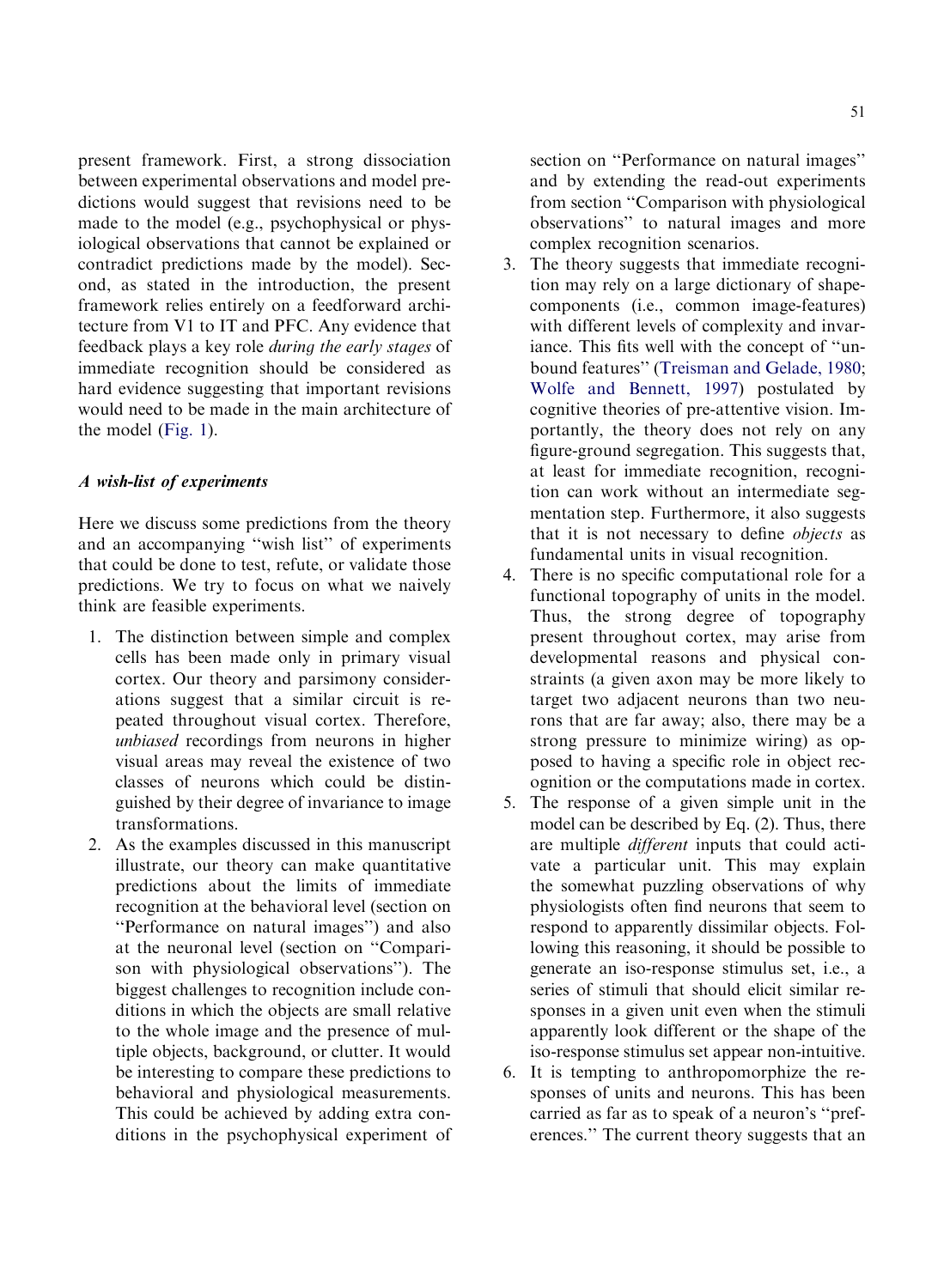input that gives rise to a high response from a neuron is at the same time simpler and more complex than this anthropomorphized account. It is simpler because it can be rigorously approximated by specific simple equations that control its output. It is more complex because these weight vectors and equations are not easily mapped to words such as "face neuron," "curvature," etc., and taken with the previous point, that visually dissimilar stimuli can give rise to similar responses, the attribution of a descriptive word may not be unique.

7. There are many tasks that may not require back-projections. The performance of the model may provide a reliable signature of whether a task can be accomplished during immediate recognition in the absence of feedback (e.g., the model performs well for immediate recognition of single objects on uncluttered backgrounds, but fails for attention-demanding tasks [Li et al., 2002](#page-22-0)). As stated above, one of the main assumptions of the current model is the feedforward architecture. This suggests that the model may not perform well in situations that require multiple fixations, eye movements, and feedback mechanisms. Recent psychophysical work suggests that performance on dual tasks can provide a diagnostic tool for characterizing tasks that do or do not involve attention ([Li](#page-22-0) [et al., 2002\)](#page-22-0). Can the model perform these dual tasks when psychophysics suggests that attention is or is not required? Are backprojections and feedback required?

In addition to the predictions listed above, we recently discussed other experiments and predictions that are based on a more detailed discussion of the biophysical circuits implementing the main operations in the model (see [Serre et al., 2005\)](#page-23-0).

#### Future directions

We end this article by reflecting on several of the open questions, unexplained phenomena, and missing components of the theory. Before we begin, we should note that visual recognition encompasses much more than what has been attempted and achieved with the current theory. A simple example may illustrate this point. In the animal categorization task discussed in the previous sections, humans make mistakes upon being pressed to respond promptly. Given 10 s and no mask, performance would be basically 100%. As stated several times, the goal here is to provide a framework to quantitatively think about the initial steps in vision, but it is clear that much remains to be understood beyond immediate recognition.

## Open questions

How strict is the hierarchy and how precisely does it map into cells of different visual areas? For instance, are cells corresponding to  $S_2$  units in V2 and  $C_2$  units in V4 or are some cells corresponding to  $S_2$  units already in V1? The theory is rather open about these possibilities: the mapping of [Fig.](#page-5-0) [1](#page-5-0) is just an educated guess. However, because of the increasing arborization of cells and the number of boutons from V1 to PFC ([Elston, 2003](#page-22-0)), the number of subunits to the cells should increase and thus their potential size and complexity. In addition, C units should show more invariance from the bottom to the top of the hierarchy.

What is the nature of the cortical and subcortical connections (both feedforward and feedback) to and from the main areas of the ventral visual stream that are involved in the model? A more thorough characterization at the anatomical level of the circuits in visual cortex would lead to a more realistic architecture of the model by better constraining some of the parameters such as the size of the dictionary of shape-components or the number of inputs to units in different layers. This would also help refine and extend the existing literature on the organization of visual cortex [\(Felleman and van](#page-22-0) [Essen, 1991](#page-22-0)). With the recent development of higher resolution tracers (e.g., PHA-L, biocytin, DBA), visualization has greatly improved and it is now possible to go beyond a general layout of interconnected structures and start addressing the finer organization of connections.

What are the precise biophysical mechanisms for the learning rule described in section ''A quantitative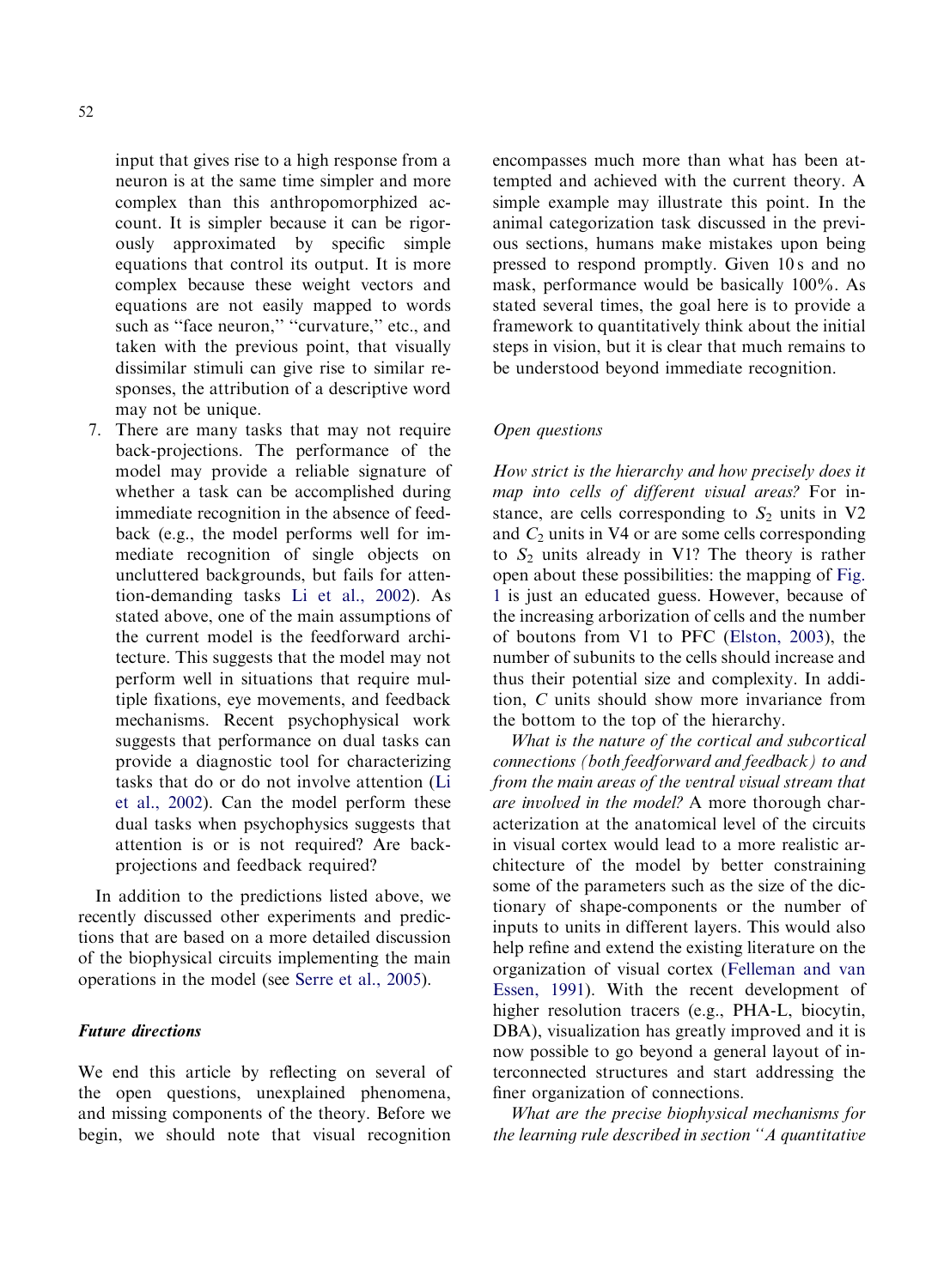framework for the ventral stream'' and how can invariances be learned within the same framework? Possible synaptic mechanisms for learning should be described in biophysical detail. As suggested earlier, synaptic learning rules should allow for three types of learning: (1) the TUNING of the units at the S level by detecting correlations among subunits at the same time, (2) the invariance to position and scale at the C level by detecting correlations among subunits across time, and (3) the training of task-specific circuits (probably from IT to PFC) in a supervised fashion.

Is learning in areas below IT purely unsupervised and developmental-like as assumed in the theory? Or is there task- and/or object-specific learning in adults occurring below IT in V4, V2, or even V1?

Have we reached the limit of what feedforward architectures can achieve in terms of performance? In other words, is the somewhat better performance of humans on the animal vs. non-animal categorization task (see section on ''Comparison between the model and human observers'') over the model for SOAs longer than 80 ms due to feedback effects mediated by back-projections or can the model be improved to attain human performance in the absence of a mask? There could be several directions to follow in order to try to improve the model performance. One possibility would involve experimenting with the size of the dictionary of shape-components (that could be further reduced with feature selection techniques for instance). Another possibility would involve adding intermediate layers to the existing ones.

Are feedback loops always desirable? Is the performance on a specific task guaranteed to always increase when subjects are given more time? Or are there tasks for which blocking the effect of backprojections with rapid masked visual presentation increases the level of performance compared to longer presentation times?

## Future extensions

Learning the tuning of the  $S_1$  units: In the present implementation of the model the tuning of the simple cells in V1 is hardwired. It is likely that it could be determined through the same passive learning mechanisms postulated for the  $S_2$ ,  $S_{2b}$ , and  $S_3$  units (in V4 and PIT respectively), possibly with a slower time scale and constrained to LGN center-surround subunits. We would expect the automatic learning from natural images mostly of oriented receptive fields but also of more complex ones, including end-stopping units [as reported for instance in [DeAngelis et al. \(1992\)](#page-22-0) in layer 6 of V1].

Dynamics of neuronal responses: The current implementation is completely static, for a given static image the model produces a single response in each unit. This clearly does not account for the intricate dynamics present in the brain and also precludes us from asking several questions about the encoding of visual information, learning, the relative timing across areas, etc. Perhaps the easiest way to solve this is by using simple single neuron models (such as an integrate-and-fire neuron) for the units in the model. This question is clearly related to the biophysics of the circuitry, i.e., what type of biological architectures and mechanisms can give rise to the global operations used by the model. A dynamical model would allow us to more realistically compare to experimental data. For example, the experiments described in section ''Performance on natural images'' compare the results in a categorization task between the model and human subjects. In the human psychophysics, the stimuli were masked briefly after stimulus presentation. A dynamical model would allow us to investigate the role and mechanisms responsible for masking. A dynamical model may also allow investigation of timedependent phenomena as well as learning based on correlations across time.

Extensions of the model to other visual inputs: There are many aspects of vision that are not currently implemented in the model. These include color, stereo, motion, and time-varying stimuli. Initial work has been done to extend the model to the visual recognition of action and motions [\(Giese and Poggio, 2003](#page-22-0); [Sigala et al., 2005\)](#page-23-0).

Color mechanisms from V1 to IT should be included. The present implementation only deals with gray level images (it has been shown that the addition of color information in rapid categorization tasks only leads to a mild increase in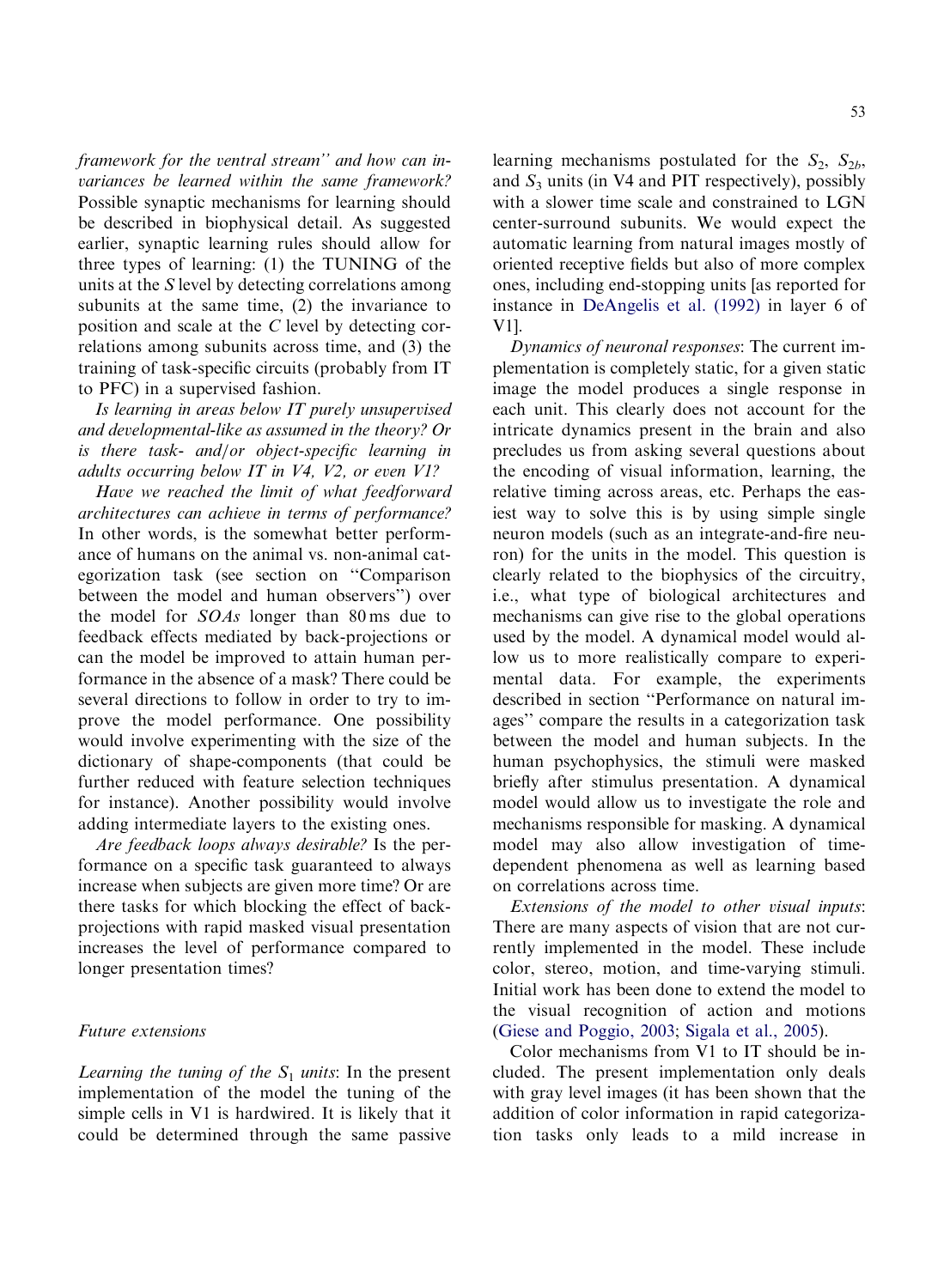<span id="page-21-0"></span>performance, see [Delorme et al., 2000](#page-22-0)). More complex phenomena involving color such as color constancy and the influence of the background and integration in color perception should ultimately be explained.

Stereo mechanisms from V1 to IT should also be included. Stereo (in addition to motion) is likely to play an important role in the learning of invariances such as position and size invariance via a correlation-based rule such as the trace rule (Földiák, 1991).

Extensions of the anatomy of the model: Even staying within the feedforward skeleton outlined here, there are many connections that are known to exist in the brain that are not accounted for in the current model. The goal of the model is to extract the basic principles used in recognition and not to copy, neuron by neuron, the entire brain. However, certain connectivity patterns may have important computational consequences. For example, there are horizontal connections in the cortex that may be important in modulating and integrating information across areas beyond the receptive field.

Beyond a feedforward model: It has been known for many decades now that there are abundant back-projections in the brain. In the visual system, every area projects back to its input area (with the exception of the lateral geniculate nucleus in the thalamus that does not project back to the retina). Some of these connections (e.g., from V2 to V1), may play a role even during immediate recognition. However, a central assumption of the current model is that long-range backprojections (e.g., from area IT to V1) do not play a role during the first 100–150 ms of vision. Given enough time, humans make eye movements to scan an image and performance in many object recognition tasks can increase significantly over that obtained during fast presentation.

Visual illusions: A variety of visual illusions show striking effects that are often counterintuitive and require an explanation in terms of the neuronal circuits. While in some cases specific models have been proposed to explain one phenomenon or another, it would be interesting to explore how well the model (and thus feedforward vision) can account for those observations. A few simple examples include illusory contours (such as the Kanizsa triangle), long-range integration effects (such as the Cornsweet illusion), etc. More generally, it is likely that early Gestalt-like mechanisms — for detecting collinearity, symmetry, parallelism, etc. — exist in V1 or V2 or V4. They are not present in this version of the model. It is an open and interesting question how they could be added to it in a plausible way.

#### Acknowledgments

We would like to acknowledge Chou Hung and James DiCarlo for their contributions in the physiology experiments described in section ''Comparison with physiological observations.'' We would like to acknowledge Aude Oliva for her contribution to the psychophysics experiments described in section ''Performance on natural images.'' We thank Timothee Masquellier for useful comments on this manuscript. This research was sponsored by grants from: Office of Naval Research (DAR-PA) under Contract No. N00014-00-1-0907, McGovern fellowship (GK), National Science Foundation (ITR) under Contract No. IIS-0085836, National Science Foundation (KDI) under Contract No. DMS-9872936, and National Science Foundation under Contract No. IIS-9800032.

#### References

- Abbott, L.F., Rolls, E.T. and Tovee, M.T. (1996) Representational capacity of face coding in monkeys. Cereb. Cortex, 6: 498–505.
- Amit, Y. and Mascaro, M. (2003) An integrated network for invariant visual detection and recognition. Vision Res., 43(19): 2073–2088.
- Bacon-Mace, N., Mace, M.J., Fabre-Thorpe, M. and Thorpe, S.J. (2005) The time course of visual processing: backward masking and natural scene categorisation. Vision Res., 45: 1459–1469.
- Barlow, H.B. (1961) Possible principles underlying the transformation of sensory messages. In: Rosenblith W.A. (Ed.), Sensory Communication. MIT Press, Cambridge, MA, pp. 217–234.
- Biederman, I. (1987) Recognition-by-components: a theory of human image understanding. Psychol. Rev., 94: 115–147.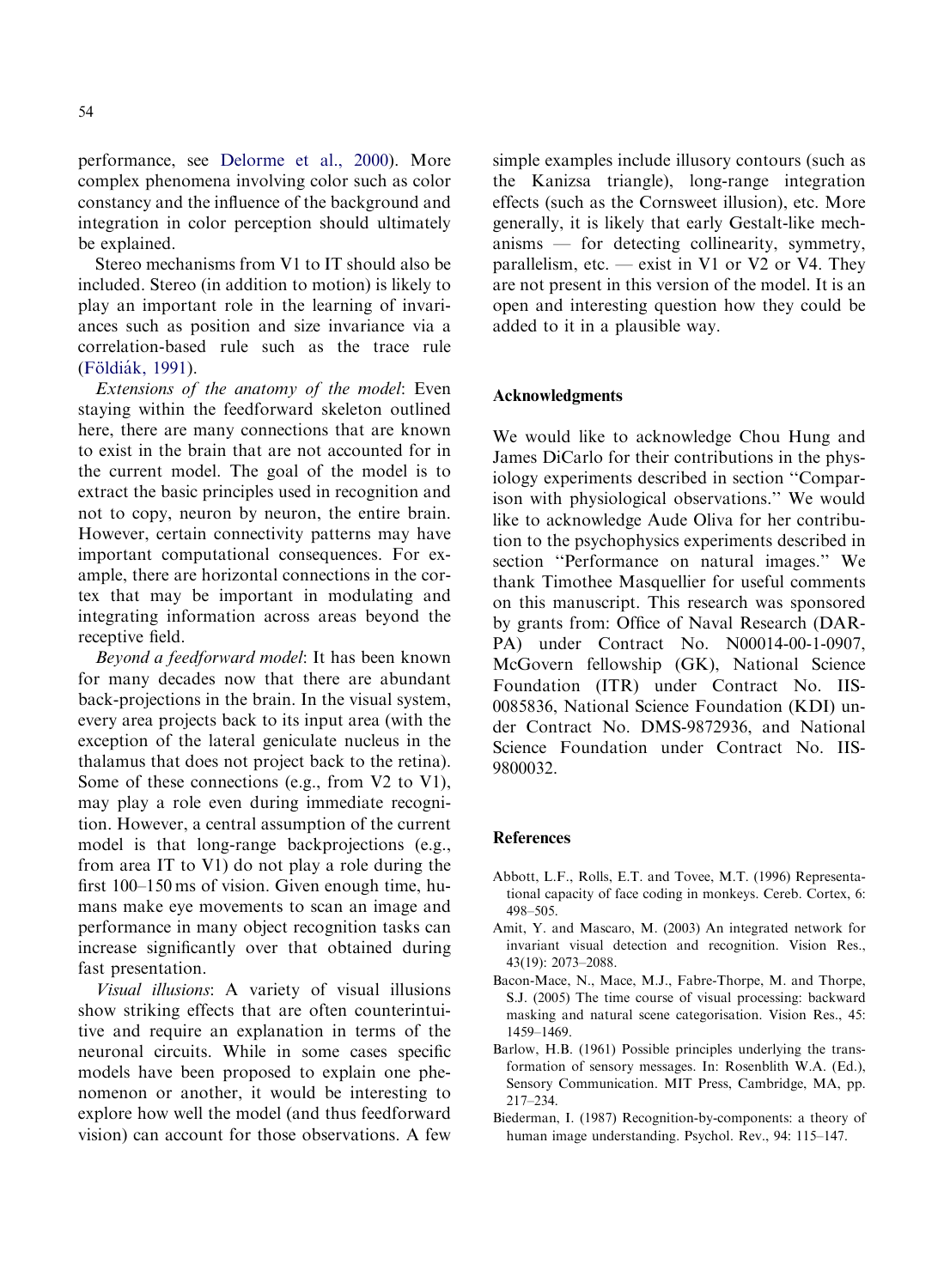- <span id="page-22-0"></span>Booth, M.C. and Rolls, E.T. (1998) View-invariant representations of familiar objects by neurons in the inferior temporal visual cortex. Cereb. Cortex, 8: 510–523.
- Breitmeyer, B. and Ogmen, H. (2006) Visual Masking: Time Slices through Conscious and Unconscious Vision. Oxford University Press, UK.
- DeAngelis, G.C., Robson, J.G., Ohzawa, I. and Freeman, R.D. (1992) Organization of suppression in receptive fields of neurons in cat visual cortex. J. Neurophysiol., 68(1): 144–163.
- Delorme, A., Richard, G. and Fabre-Thorpe, M. (2000) Ultrarapid categorisation of natural images does not rely on colour: a study in monkeys and humans. Vision Res., 40: 2187–2200.
- Desimone, R., Albright, T.D., Gross, C.G. and Bruce, C. (1984) Stimulus-selective properties of inferior temporal neurons in the macaque. J. Neurosci., 4(8): 2051–2062.
- Elston, G.N. (2003) Comparative studies of pyramidal neurons in visual cortex of monkeys. In: Kaas J.H. and Collins C. (Eds.), The Primate Visual System. CRC Press, Boca Raton, FL, pp. 365–385.
- Enns, J.T. and Di Lollo, V. (2000) What's new in masking? Trends Cogn. Sci., 4(9): 345–351.
- Fei-Fei, L., Fergus, R. and Perona, P. (2004) Learning generative visual models from few training examples: an incremental Bayesian approach tested on 101 object categories. In: Proc. IEEE CVPR, Workshop on generative-model based vision, Washington, DC.
- Felleman, D.J. and van Essen, D.C. (1991) Distributed hierarchical processing in the primate cerebral cortex. Cereb. Cortex, 1: 1–47.
- Földiák, P. (1991) Learning invariance from transformation sequences. Neural Comput., 3: 194–200.
- Freedman, D.J., Riesenhuber, M., Poggio, T. and Miller, E.K. (2002) Visual categorization and the primate prefrontal cortex: neurophysiology and behavior. J. Neurophysiol., 88: 930–942.
- Freiwald, W.A., Tsao, D.Y., Tootell, R.B.H. and Livingstone, M.S. (2005) Complex and dynamic receptive field structure in macaque cortical area V4d. J. Vis., 4(8): 184a.
- Fukushima, K. (1980) Neocognitron: a self-organizing neural network model for a mechanism of pattern recognition unaffected by shift in position. Biol. Cybern., 36: 193–202.
- Gallant, J.L., Connor, C.E., Rakshit, S., Lewis, J.W. and Van Essen, D.C. (1996) Neural responses to polar, hyperbolic, and Cartesian gratings in area V4 of the macaque monkey. J. Neurophysiol., 76: 2718–2739.
- Gawne, T.J. and Martin, J.M. (2002) Responses of primate visual cortical V4 neurons to simultaneously presented stimuli. J. Neurophysiol., 88: 1128–1135.
- Giese, M. and Poggio, T. (2003) Neural mechanisms for the recognition of biological movements and action. Nat. Rev. Neurosci., 4: 179–192.
- Gross, C.G. (1998) Brain Vision and Memory: Tales in the History of Neuroscience. MIT Press, Cambridge, MA.
- Gross, C.G., Rocha-Miranda, C.E. and Bender, D.B. (1972) Visual properties of neurons in inferotemporal cortex of the macaque. J. Neurophysiol., 35: 96–111.
- Hegdé, J. and van Essen, D.C. (2007) A comparative study of shape representation in macaque visual areas V2 and V4. Cereb. Cortex., 17: 1100–1116.
- Hietanen, J.K., Perrett, D.I., Oram, M.W., Benson, P.J. and Dittrich, W.H. (1992) The effects of lighting conditions on responses of cells selective for face views in the macaque temporal cortex. Exp. Brain Res., 89: 157–171.
- Hubel, D.H. and Wiesel, T.N. (1962) Receptive fields, binocular interaction and functional architecture in the cat's visual cortex. J. Physiol., 160: 106–154.
- Hung, C., Kreiman, G., Poggio, T. and DiCarlo, J. (2005) Fast read-out of object identity from macaque inferior temporal cortex. Science, 310: 863–866.
- Keysers, C., Xiao, D.K., Földiák, P. and Perrett, D.I. (2001) The speed of sight. J. Cogn. Neurosci., 13: 90–101.
- Kobatake, E. and Tanaka, K. (1994) Neuronal selectivities to complex object features in the ventral visual pathway of the macaque cerebral cortex. J. Neurophysiol., 71: 856–867.
- Kreiman, G., Hung, C., Poggio, T. and DiCarlo, J. (2006) Object selectivity of local field potentials and spikes in the inferior temporal cortex of macaque monkeys. Neuron, 49: 433–445.
- Lamme, V.A.F. and Roelfsema, P.R. (2000) The disctinct modes of vision offered by feedforward and recurrent processing. Trends Neurosci., 23: 571–579.
- Lampl, I., Ferster, D., Poggio, T. and Riesenhuber, M. (2004) Intracellular measurements of spatial integration and the MAX operation in complex cells of the cat primary visual cortex. J. Neurophysiol., 92: 2704–2713.
- LeCun, Y., Bottou, L., Bengio, Y. and Haffner, P. (1998) Gradient-based learning applied to document recognition. Proc. IEEE, 86(11): 2278–2324.
- Li, F.F., VanRullen, R., Koch, C. and Perona, P. (2002) Rapid natural scene categorization in the near absence of attention. Proc. Natl. Acad. Sci. U.S.A., 99: 9596–9601.
- Logothetis, N.K., Pauls, J., Augath, M., Trinath, T. and Oeltermann, A. (2001) Neurophysiological investigation of the basis of the fMRI signal. Nature, 412: 150–157.
- Logothetis, N.K., Pauls, J. and Poggio, T. (1995) Shape representation in the inferior temporal cortex of monkeys. Curr. Biol., 5: 552–563.
- Logothetis, N.K. and Sheinberg, D.L. (1996) Visual object recognition. Ann. Rev. Neurosci., 19: 577–621.
- Mahon, L.E. and DeValois, R.L. (2001) Cartesian and non-Cartesian responses in LGN, V1, and V2 cells. Vis. Neurosci., 18: 973–981.
- Mel, B.W. (1997) SEEMORE: combining color, shape, and texture histogramming in a neurally inspired approach to visual object recognition. Neural Comput., 9: 777–804.
- Miller, E.K. (2000) The prefrontal cortex and cognitive control. Nat. Rev. Neurosci., 1: 59–65.
- Mitzdorf, U. (1985) Current source-density method and application in cat cerebral cortex: investigation of evoked potentials and EEG phenomena. Physiol. Rev., 65: 37–99.
- Mutch, J. and Lowe, D. (2006) Multiclass object recognition with sparse, localized features. In: Proc. IEEE Conf. Comput. Vis. Pattern Recognit., New York, NY.